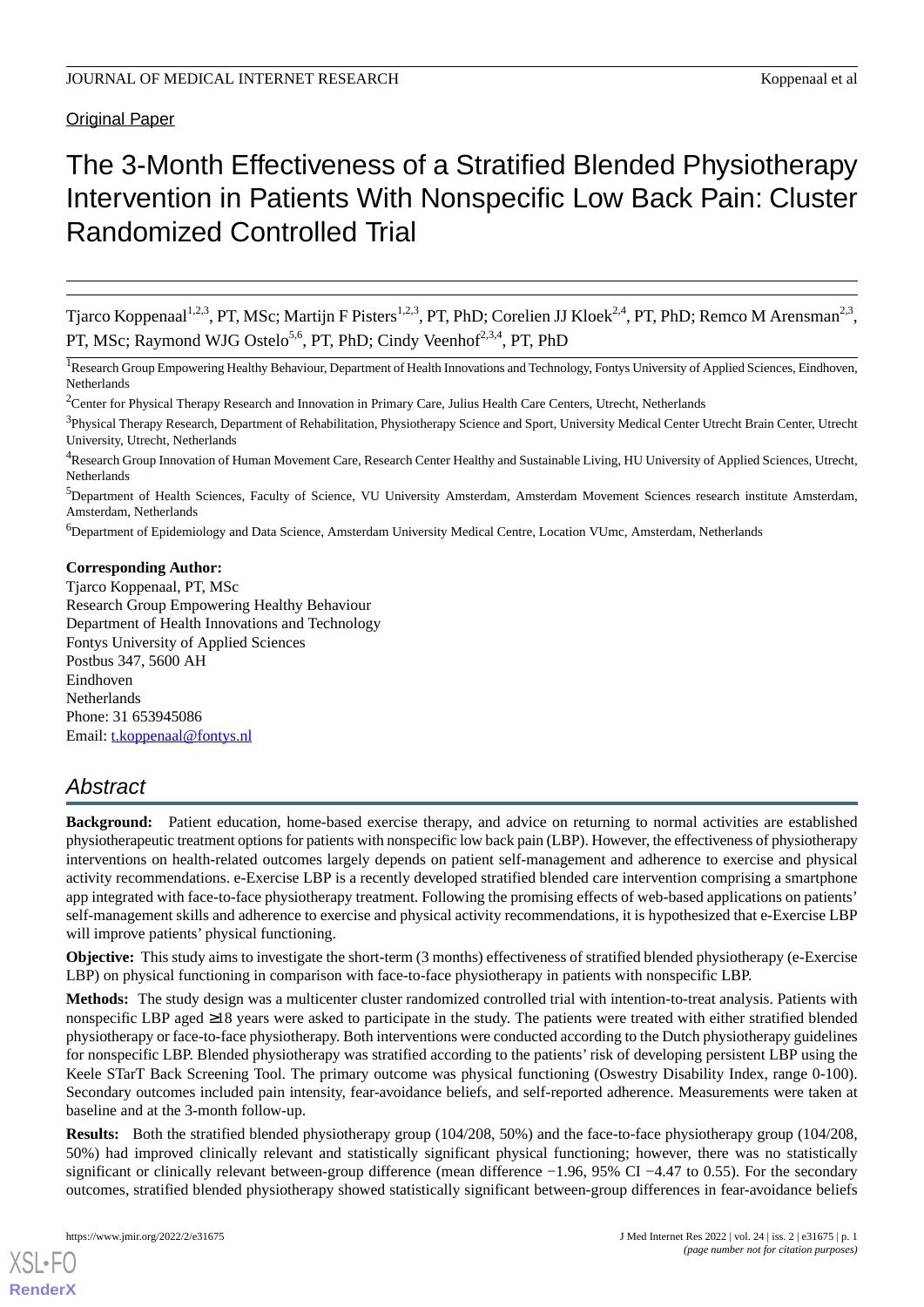and self-reported adherence. In patients with a high risk of developing persistent LBP (13/208, 6.3%), stratified blended physiotherapy showed statistically significant between-group differences in physical functioning (mean difference −16.39, 95% CI −27.98 to −4.79) and several secondary outcomes.

**Conclusions:** The stratified blended physiotherapy intervention e-Exercise LBP is not more effective than face-to-face physiotherapy in patients with nonspecific LBP in improving physical functioning in the short term. For both stratified blended physiotherapy and face-to-face physiotherapy, within-group improvements were clinically relevant. To be able to decide whether e-Exercise LBP should be implemented in daily physiotherapy practice, future research should focus on the long-term cost-effectiveness and determine which patients benefit most from stratified blended physiotherapy.

**Trial Registration:** ISRCTN Registry 94074203; https://doi.org/10.1186/ISRCTN94074203

**International Registered Report Identifier (IRRID):** RR2-https://doi.org/10.1186/s12891-020-3174-z

*(J Med Internet Res 2022;24(2):e31675)* doi:  $10.2196/31675$ 

### **KEYWORDS**

eHealth; nonspecific low back pain; physiotherapy; blended care; mobile phone

# *Introduction*

Low back pain (LBP)–related disability and the related socioeconomic burden remain high despite the many treatment options and health care resources available for LBP [\[1](#page-12-0)]. LBP can be caused by a specific pathology or trauma; however, in >90% of cases, an underlying disease is absent [[2\]](#page-12-1). The clinical course of this so-called *nonspecific LBP* varies and, as expected, is often less favorable; some patients recover within a couple of days or weeks, and other patients experience persistent disabling symptoms leading to chronic LBP. Up to 65% of primary care patients with LBP still experience pain 1 year after onset [[3](#page-12-2),[4\]](#page-12-3).

Clinical practice guidelines recommend a patient-centered approach for the management of LBP [\[5](#page-12-4),[6\]](#page-12-5). This approach identifies patients with an increased likelihood of delayed recovery at an early stage and stratifies the treatment accordingly [[6](#page-12-5)[-8](#page-12-6)]. An example of a tool for identifying individuals at risk of delayed recovery is the Keele STarT Back Screening Tool [[9](#page-12-7)[,10](#page-12-8)]. In general, in patients who have a *low risk* for delayed recovery, early management comprises advice, reassurance, and education about the nonspecific nature of their LBP and encouragement to stay active. For individuals at *medium risk* for developing persistent LBP, personalized and supervised exercise therapy should be considered. For the *high-risk* group, this exercise therapy can be supported by a graded activity approach or cognitive behavioral components [\[8](#page-12-6),[11\]](#page-12-9). In addition to a patient-centered and stratified approach, patients' adherence to prescribed (home-based) exercises and recommended physical activity behavior is crucial for the effectiveness of care [[12\]](#page-12-10). Earlier research showed that 45% to 70% of patients do not adhere to prescribed exercises and physical activity recommendations, whereas adherent patients with LBP have a reduced risk of recurrent LBP [[13](#page-12-11)[,14](#page-12-12)].

Within the treatment of patients with LBP, *blended care* is a promising new and understudied field [\[15](#page-12-13)]. Blended care refers to the integration of web-based and offline components within the treatment process and requires that both components contribute equally to the treatment process [\[16](#page-12-14),[17\]](#page-12-15). The integration of web-based components, such as websites and apps, provides new solutions to monitor and coach patients'

individual health behaviors and support the optimization of face-to-face care tailored to the patients' individual needs [[18](#page-13-0)[-20](#page-13-1)]. Thereafter, web-based components can be an effective means of stimulating adherence to prescribed exercises at home between face-to-face sessions and possibly increase self-management of LBP [\[21](#page-13-2),[22\]](#page-13-3). Until now, evidence on patient-centered and stratified care has not been integrated into blended care. Therefore, we recently developed e-Exercise LBP, a stratified blended intervention in which a smartphone app is integrated within face-to-face physiotherapy treatment, and established its feasibility and proof of concept for the treatment of functional disability and pain [[23\]](#page-13-4). e-Exercise LBP is an adapted version of previously developed and evaluated blended physiotherapy programs [\[24](#page-13-5),[25\]](#page-13-6). Following the promising effects of web-based applications for patients'self-management skills and adherence to exercise and physical activity recommendations, it is hypothesized that e-Exercise LBP will improve patients' physical functioning. However, the effectiveness of e-Exercise LBP in comparison with primary care physiotherapy still needs to be determined. The primary aim of this study is to investigate the short-term (3 months) effectiveness of stratified blended physiotherapy (e-Exercise LBP) on physical functioning in comparison with face-to-face physiotherapy in patients with nonspecific LBP.

# *Methods*

# **Design and Ethical Considerations**

The e-Exercise LBP study was a prospective multicenter cluster randomized controlled trial. The study protocol was approved by the medical research ethics committee of the University Medical Center Utrecht, the Netherlands (18-085/D), and registered at the onset of patient enrollment (ISRCTN 94074203). From January 2018 to June 2018, 122 physiotherapists working in 58 primary care physiotherapy practices were recruited and randomized to either stratified blended physiotherapy (e-Exercise LBP) or face-to-face physiotherapy. Details of the design and methods of the study have been published previously [\[26](#page-13-7)]. This study is reported according to the CONSORT (Consolidated Standards of Reporting Trials) statement for cluster randomized trials ([Multimedia Appendix 1](#page-12-16)).

```
XS\cdotFC
RenderX
```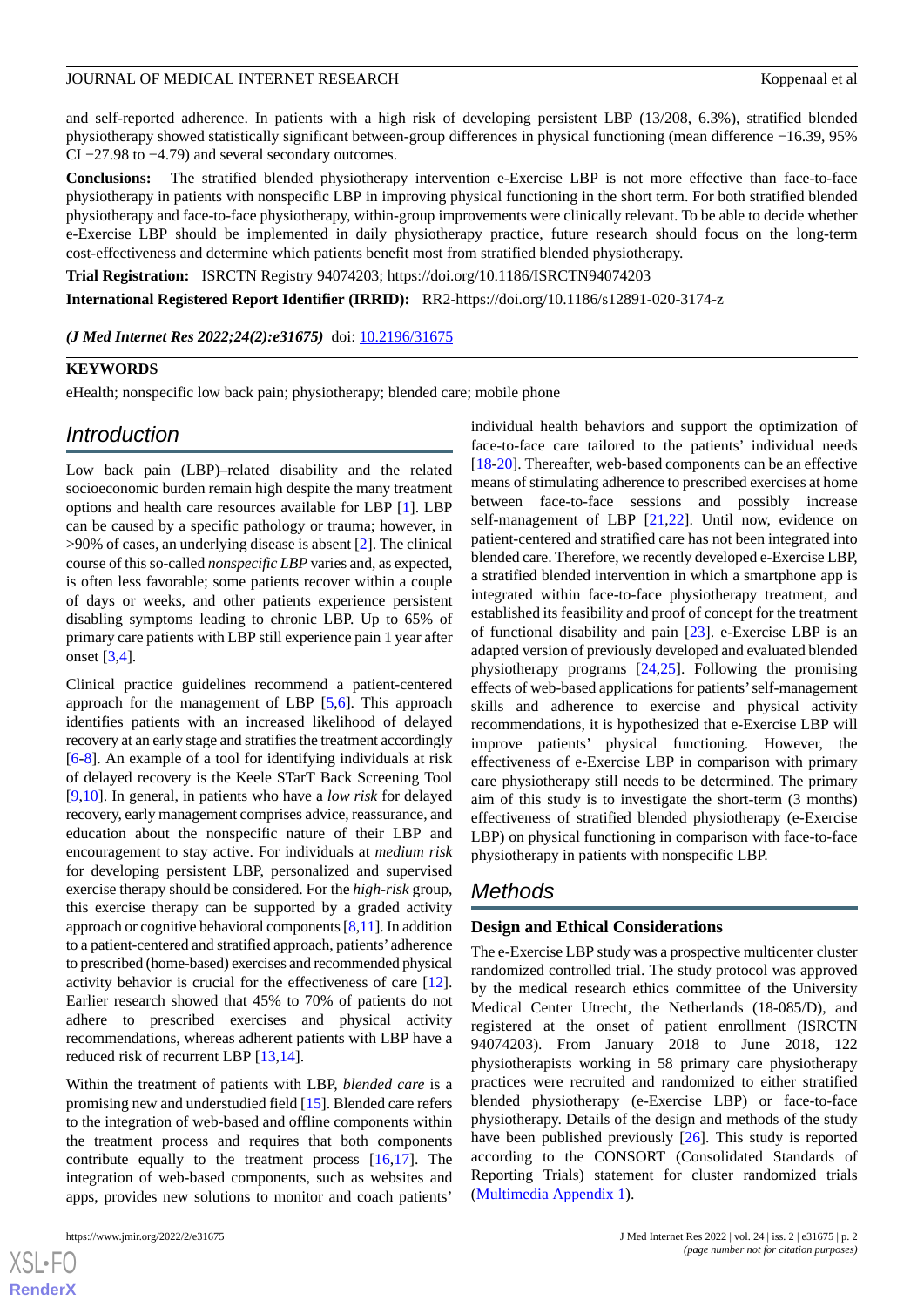### JOURNAL OF MEDICAL INTERNET RESEARCH KOPPEN ASSESSED AND THE RESEARCH Koppenaal et al.

# **Recruitment**

# *Setting and Randomization*

Physiotherapists were recruited by an invitational letter sent to the professional network of the authors and physiotherapists who participated in a previous e-Exercise study [[24\]](#page-13-5). In addition, an advertisement was placed in the web-based newsletter of the Royal Dutch Society for Physiotherapy. Physiotherapy practices could participate with ≥1 physiotherapist, regardless of professional experience and education or specialization (eg, manual therapy). Physiotherapists were cluster randomized at the level of practice to avoid contamination. Treatment allocation was concealed and performed by an independent researcher using a computer-generated, a priori created, random sequence table and in a 1:1 allocation ratio. Physiotherapists and patients were not blinded to the group allocation.

The physiotherapists in the stratified blended physiotherapy group received two 4-hour training sessions on e-Exercise LBP and the study procedures. In the face-to-face physiotherapy group, physiotherapists received a 4-hour training session in current best practices according to the LBP guidelines of the Royal Dutch Society for Physiotherapy [\[11](#page-12-9)] and the study procedures.

# *Patients*

Patients with LBP who contacted a participating physiotherapy practice were orally informed about the study and invited to participate. Interested patients received a patient information letter by email and an informative phone call by one of the researchers (TK or RMA) before the first appointment. When a patient was willing to participate after the phone call, a face-to-face appointment was scheduled (by TK or RMA) to obtain written informed consent and verify eligibility. The eligibility criteria were as follows: (1) being a patient requesting physiotherapy treatment for nonspecific LBP, defined as pain in the lumbosacral region (sometimes associated with radiating pain to the buttock or leg) [\[11](#page-12-9)]; (2) aged  $\geq 18$  years; (3) possessing a smartphone or tablet (iOS or Android operating system) with access to the internet; and (4) mastery of the Dutch language. The exclusion criteria were as follows: (1) a specific cause of LBP determined through medical imaging or a medical physician, (2) serious comorbidities (eg, malignancy or stroke), and (3) current pregnancy because of the prevalence of pelvic girdle pain as a specific form of LBP.

# **Intervention**

# *Experimental: Stratified Blended Physiotherapy (e-Exercise LBP)*

Patients allocated to the stratified blended physiotherapy group received blended physiotherapy, comprising a smartphone app integrated within face-to-face physiotherapy treatment [\[23](#page-13-4),[26\]](#page-13-7). Both the contents of the smartphone app and the face-to-face physiotherapy treatment are based on the recommendations of the LBP guidelines of the Royal Dutch Society for Physiotherapy [\[11](#page-12-9)]. The duration and content of the stratified blended physiotherapy intervention were based on the patients' risk for developing persistent LBP (*low*, *medium,* or *high*) using the Keele STarT Back Screening Tool [[9](#page-12-7)[,10](#page-12-8)]. The smartphone app contains video-supported self-management information, video-supported exercises, and a goal-oriented physical activity module. Both the contents of face-to-face care and the smartphone app were tailored by the physiotherapists to the patients' individual needs and progress ([Table 1\)](#page-3-0). Although physiotherapists were recommended to treat according to the stratified blended physiotherapy protocol, they were free to deviate from the protocol with respect to their clinical competence. Print screens of the smartphone app are provided in [Multimedia Appendix 2](#page-12-17).

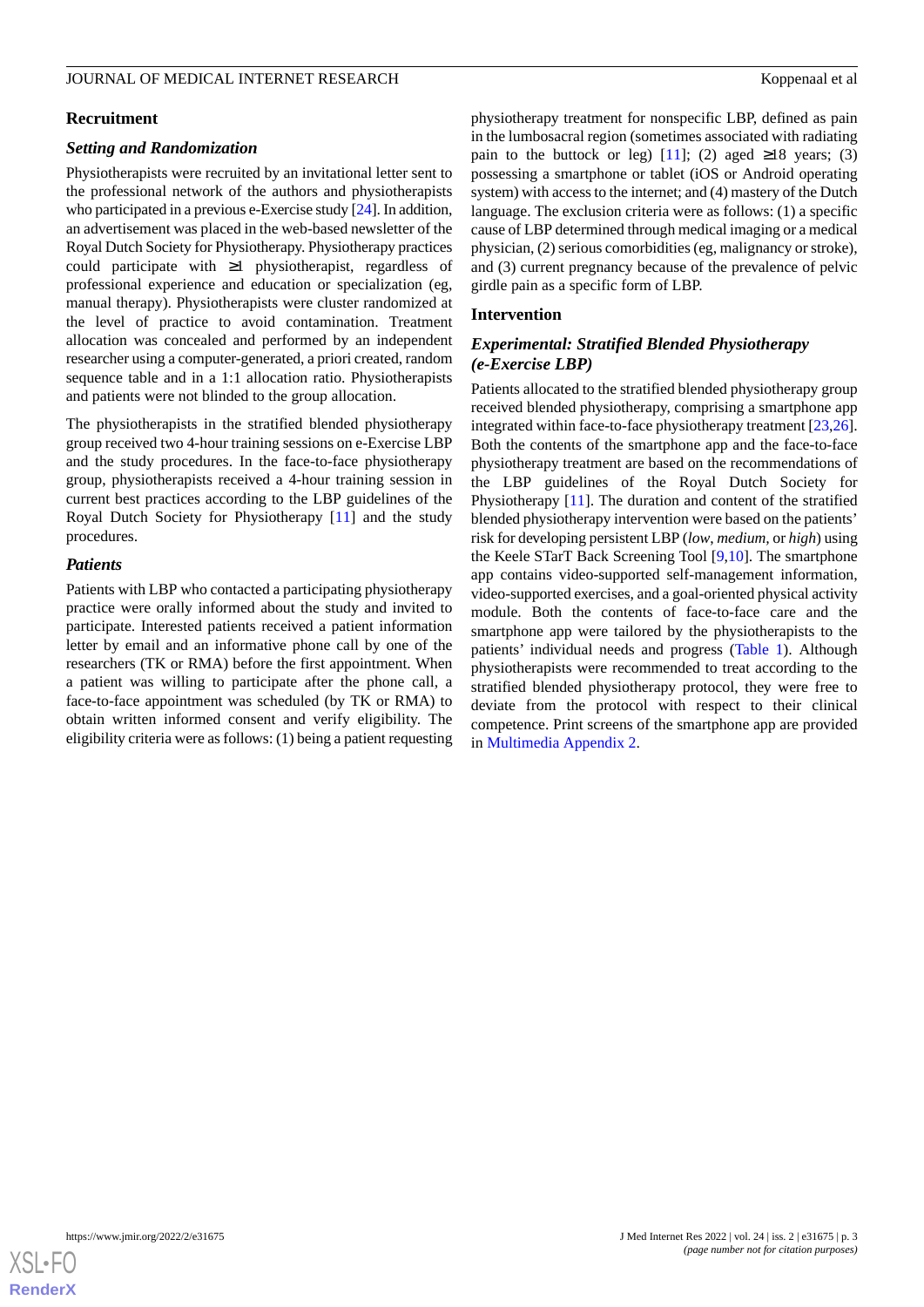# JOURNAL OF MEDICAL INTERNET RESEARCH Koppenaal et al

<span id="page-3-0"></span>**Table 1.** Overview of the stratified blended physiotherapy intervention (e-Exercise low back pain [LBP]).

| Mode of delivery            | Low-risk profile                                                                                                                                                              | Medium-risk profile                                                                                                                                                                                                                                                                                                          | High-risk profile                                                                                                                                                                                                                                   |
|-----------------------------|-------------------------------------------------------------------------------------------------------------------------------------------------------------------------------|------------------------------------------------------------------------------------------------------------------------------------------------------------------------------------------------------------------------------------------------------------------------------------------------------------------------------|-----------------------------------------------------------------------------------------------------------------------------------------------------------------------------------------------------------------------------------------------------|
| <b>Smartphone app</b>       |                                                                                                                                                                               |                                                                                                                                                                                                                                                                                                                              |                                                                                                                                                                                                                                                     |
| Duration                    | 3 weeks                                                                                                                                                                       | 12 weeks                                                                                                                                                                                                                                                                                                                     | 12 weeks                                                                                                                                                                                                                                            |
|                             | Information module Knowledge-based platform with several<br>LBP self-management information<br>themes (directly available)                                                    | 12 weekly self-management themes, in-<br>cluding assignments                                                                                                                                                                                                                                                                 | 12 weekly self-management themes,<br>including assignments, pain education,<br>and psychosocial risk factors                                                                                                                                        |
| Exercise module             | 3 to 4 home-based exercises tailored to<br>the patient's specific functional limita-<br>tions                                                                                 | 3 to 4 home-based exercises tailored to<br>the patient's specific functional limita-<br>tions                                                                                                                                                                                                                                | 3 to 4 home-based exercises tailored to<br>the patient's specific functional limita-<br>tions                                                                                                                                                       |
| Physical activity<br>module | Physical activity recommendations in<br>accordance with the LBP guidelines of<br>the Royal Dutch Association for Phys-<br>iotherapy                                           | A 3-day baseline test to determine the<br>current level of physical activity; an 11-<br>week, 3-times per week, goal-oriented<br>training program to maintain or improve<br>the level of physical activity; in patients<br>avoiding physical activity because of<br>LBP, a graded activity functionality can<br>be activated | A 3-day baseline test to determine the<br>current level of physical activity; an<br>11-week, 3-times per week, goal-orient-<br>ed training program to maintain or im-<br>prove the level of physical activity us-<br>ing a graded activity approach |
| Face-to-face care           |                                                                                                                                                                               |                                                                                                                                                                                                                                                                                                                              |                                                                                                                                                                                                                                                     |
| Sessions                    | 2 sessions                                                                                                                                                                    | Maximum of 8 sessions                                                                                                                                                                                                                                                                                                        | Maximum of 12 sessions                                                                                                                                                                                                                              |
| Content                     | Reassurance, information about LBP,<br>instruction on self-management op-<br>tions, and the importance of adequate<br>physical activity behavior                              | Content similar to low risk, and in addi-<br>tion, the physiotherapist can consider<br>providing evidence-based interventions<br>(eg, passive or active joint mobilization)<br>as recommended by guideline LBP of<br>the Royal Dutch Association for Physio-<br>therapy                                                      | Content similar to medium risk, and in<br>addition, the physiotherapist will ad-<br>dress the patient's specific psychosocial<br>risk factors using a cognitive behavioral<br>approach, and pain education will be<br>given                         |
|                             | Integration of face-to-face care and smartphone app                                                                                                                           |                                                                                                                                                                                                                                                                                                                              |                                                                                                                                                                                                                                                     |
| First session               | Provide information about LBP and<br>instructions on home-based exercises<br>addressing patient's specific functional<br>limitations using the smartphone app                 | Provide information about LBP, instruc-<br>tions on home-based exercises address-<br>ing patient's specific functional limita-<br>tions, and instructions on 3-day baseline<br>test using the smartphone app                                                                                                                 | Provide information about LBP, instruc-<br>tions on home-based exercises address-<br>ing patient's specific functional limita-<br>tions, and instructions on 3-day base-<br>line test using the smartphone app                                      |
| Middle sessions             | N/A <sup>a</sup>                                                                                                                                                              | Evaluation of progress with the smart-<br>phone app and optimizing face-to-face<br>care                                                                                                                                                                                                                                      | Evaluation of progress with the smart-<br>phone app and optimizing face-to-face<br>care                                                                                                                                                             |
| Final session               | Evaluate the progress with the smart-<br>phone app and give recommendations<br>to prevent recurrent episodes of LBP<br>and maintain or improve the physical<br>activity level | Evaluate the progress with the smart-<br>phone app and give recommendations to<br>prevent recurrent episodes of LBP and<br>maintain or improve the physical activity<br>level                                                                                                                                                | Evaluate the progress with the smart-<br>phone app and give recommendations<br>to prevent recurrent episodes of LBP<br>and maintain or improve the physical<br>activity level                                                                       |

 $a$ N/A: not applicable.

# *Control: Face-to-face Physiotherapy*

Patients in the face-to-face physiotherapy group received only face-to-face care following the recommendations of the LBP guidelines of the Royal Dutch Society for Physiotherapy [[11\]](#page-12-9). The guideline distinguishes between three different patient profiles based on the clinical course of recovery (ie, normal recovery, abnormal recovery without predominant psychosocial factors, and abnormal recovery with predominant psychosocial factors) but does not use a specific tool to stratify care a priori. The content of face-to-face physiotherapy was the same as the stratified blended care intervention (ie, information, exercises, and recommendations regarding physical activity). However, no recommendations or restrictions were provided with regard to the number of face-to-face sessions. Although web-based

[XSL](http://www.w3.org/Style/XSL)•FO **[RenderX](http://www.renderx.com/)**

applications, such as websites and apps, are not recommended in the guidelines, physiotherapists were instructed to treat people without using any web-based applications to assure contrast between both groups. Practical content considerations were made by the physiotherapists themselves with respect to their clinical expertise.

### **Measurements**

Patients received a web-based questionnaire and an accelerometer at baseline and after 3 months of follow-up. Baseline measurements were conducted face to face and follow-up measurements through web-based communication (eg, FaceTime) or face to face when requested. No financial incentives were offered to complete the measurements. In the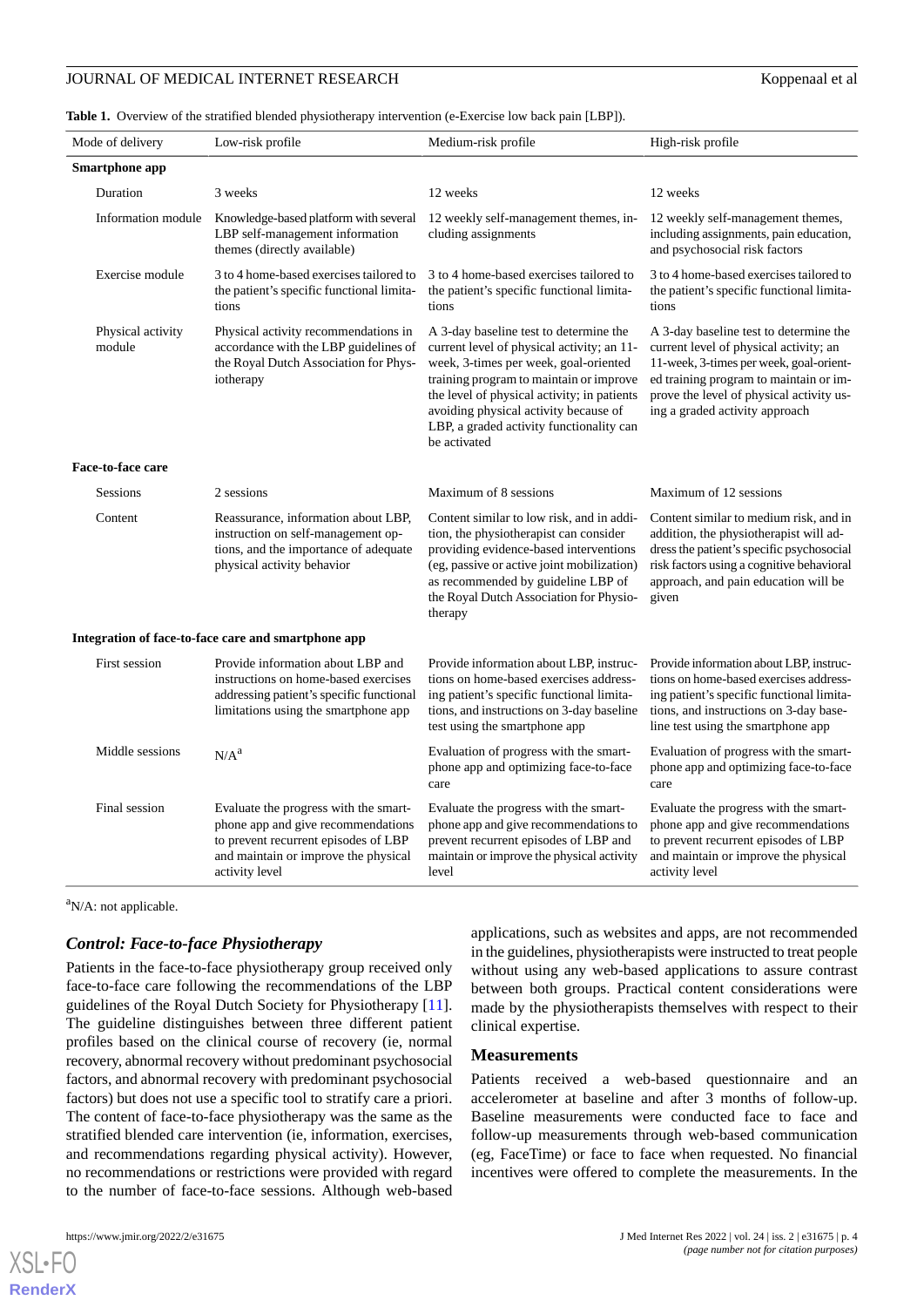case of an unfilled questionnaire, patients were reminded after 7 and 14 days.

# **Outcome Measures**

# *Primary Outcome*

*Physical functioning* because of pain was assessed using the Oswestry Disability Index (ODI; version 2.1a) [[27,](#page-13-8)[28](#page-13-9)]. The ODI was derived from the internationally accepted core outcome set for research into patients with nonspecific LBP [\[28](#page-13-9)]. A higher score (0-100) indicates increased functional disability.

# *Secondary Outcomes*

*Pain intensity* was measured using an 11-point numeric rating scale for the average LBP intensity in the last week (0=no pain and 10=worst possible pain) [\[28](#page-13-9),[29\]](#page-13-10).

*Physical activity* was objectively measured using Activ8 (2M Engineering) [[30\]](#page-13-11). Patients were instructed to wear the Activ8 for 5 consecutive weeks starting at baseline and 8 consecutive days at the 3-month follow-up, except during sleeping, showering, bathing, or swimming. For the purpose of this study, only the first 7 days at both the baseline and 3-month follow-up were used. Accelerometer data were eligible if patients had worn the meter for at least 3 days for  $\geq 10$  hours a day [[31\]](#page-13-12). For each patient, the mean time spent in moderate to vigorous physical activity (all activities >3.0 metabolic equivalents [[32\]](#page-13-13)) in minutes per day was computed by summation and divided by the number of eligible wearing days.

*Fear-avoidance beliefs about physical activity and work* were measured using the Fear-Avoidance Beliefs Questionnaire [[33\]](#page-13-14). A higher score (range 0-96) indicates stronger fear and avoidance beliefs about how physical activity and work negatively affect LBP.

*Pain catastrophizing* was measured using the Pain Catastrophizing Scale [\[34\]](#page-13-15). A higher score (range 0-55) indicates a higher level of catastrophizing.

*Self-efficacy* was measured using the General Self-Efficacy Scale [[35](#page-13-16)[,36](#page-13-17)]. A higher score (range 10-40) indicates greater or stronger perceived self-efficacy.

*Self-management ability* was assessed using the Dutch version of the short form Patient Activation Measure [[37\]](#page-13-18). A higher score (range 0-100) indicates a higher level of self-management.

*Health-related quality of life* was measured using the EuroQol-5D-5L [[38\]](#page-13-19). A higher score (range 0-100) indicates a higher health-related quality of life.

*Patient self-reported adherence to prescribed home exercises* was measured using the Exercise Adherence Rating Scale [[39\]](#page-14-0). A higher score (range 0-24) indicates better adherence.

# *Other Measures*

Physiotherapists were asked to complete a registration form about the number of face-to-face sessions and report the applied treatment modalities per session. Patient characteristics and relevant clinical variables were assessed as part of the baseline questionnaire.

# **Data Analysis**

# *Overview*

Descriptive statistics were used to explore baseline comparability and describe patients'general characteristics, the number of face-to-face physiotherapy sessions, and the treatment modalities. To investigate selective attrition, general characteristics and primary baseline variables of dropouts and nondropouts were compared. All analyses were performed according to the *intention-to-treat* principle. Missing value analyses were performed by assuming the missing at random assumption. Multiple imputation was applied using multivariate imputation by chained equations with predictive mean matching for missing data in all outcomes. A total of 36 imputed data sets were generated, corresponding to the highest missing value percentage [\[40](#page-14-1)]. For all analyses, a 2-tailed significance level of *P*<.05 was considered statistically significant.

# *Analyses of Effectiveness*

Linear mixed models (LMMs) with random effects to control for correlation within patients and physiotherapy practices [\[41](#page-14-2)] were used to determine the short-term effectiveness of stratified blended physiotherapy compared with face-to-face physiotherapy on primary and secondary outcome measures. Regression coefficients with 95% CIs signifying the differences between stratified blended physiotherapy and face-to-face physiotherapy were estimated. Analyses were adjusted for predefined confounders (eg, age, gender, and duration of pain [[42](#page-14-3)[-44](#page-14-4)]) that changed the between-group estimate by  $\geq$ 10%. In addition, analyses were also adjusted for variables with a substantial difference at baseline that changed the regression coefficient for the between-group estimate by  $\geq 10\%$ . Potential interaction terms were explored. In the case of a statistically significant interaction term, stratified LMM analyses, controlling for the same variables as the primary analysis, were performed for the effect modifier.

### *Sample Size*

The power calculation was based on the recommendations of Campbell et al [\[45](#page-14-5)] for cluster randomized trials and performed for the physical functioning primary outcome at the primary end point of the e-Exercise LBP study (ie, 12-month follow-up). In addition, repeated measures of the primary outcome during follow-up were taken into account [\[46](#page-14-6)]. An intraclass correlation coefficient of 0.05 was assumed. In addition, to detect a clinically relevant difference between groups at the 12-month follow-up, a difference of >6 points in physical functioning (ODI) [[47,](#page-14-7)[48](#page-14-8)], and an SD of 14.5 [[49\]](#page-14-9) were used in the sample size calculation. For the repeated measures of physical functioning, a correlation of 0.5 was estimated between baseline and follow-up measurements until the 12-month follow-up [\[46](#page-14-6)]. On the basis of these assumptions (power 80%;  $\alpha = 0.05$ ) and an average cluster size of 5, a total of 165 patients were needed. With an expected dropout rate of 20%, a total of 208 participating patients (n=104 per arm) were needed.

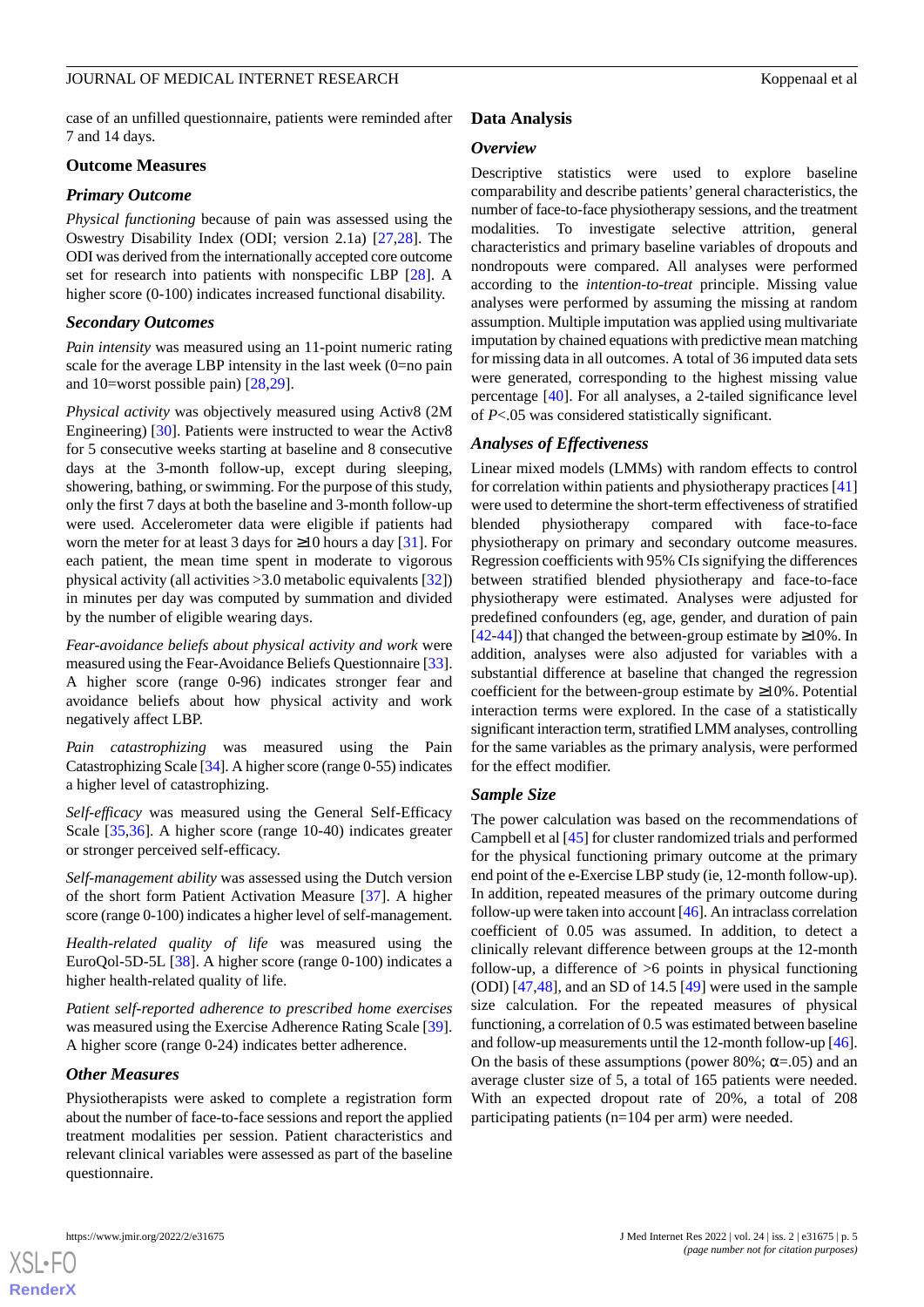# *Results*

# **Flow of Participants, Therapists, and Centers Through the Study**

From June 2018 to December 2019, 434 eligible patients with LBP were asked to participate in 58 physiotherapy practices. In 22 physiotherapy practices allocated to stratified blended physiotherapy and 20 practices allocated to face-to-face physiotherapy, 47.9% (208/434) patients were included ([Figure](#page-5-0) [1\)](#page-5-0).

Baseline characteristics of the patients are presented in [Table](#page-6-0) [2.](#page-6-0) The stratified blended physiotherapy group comprised more men, more patients with a low level of education, and more patients with a duration of LBP >12 months. No other relevant differences in characteristics were seen between groups. At baseline, complete data on outcome measures were available from 97.1% (101/104) of the patients in the stratified blended physiotherapy group and 99% (103/104) of the patients in the face-to-face physiotherapy group, and eligible accelerometer data were available from 84.6% (88/104) and 83.7% (87/104), respectively. Of the 208 patients, 4 (1.9%) ineligible patients (n=2, 50% in the stratified blended physiotherapy group and 2, 50% in the face-to-face physiotherapy group) were unjustified included, did not receive the allocated intervention and were therefore excluded from all analyses.

At the 3-month follow-up, complete data on outcome measures were available from 86.5% (90/104) of the patients in the stratified blended physiotherapy group and 93.3% (97/104) of the patients in the face-to-face physiotherapy group, and eligible accelerometer data were available from 74% (77/104) and 76% (79/104) of these patients, respectively.

<span id="page-5-0"></span>**Figure 1.** Flow diagram of the e-Exercise low back pain study.



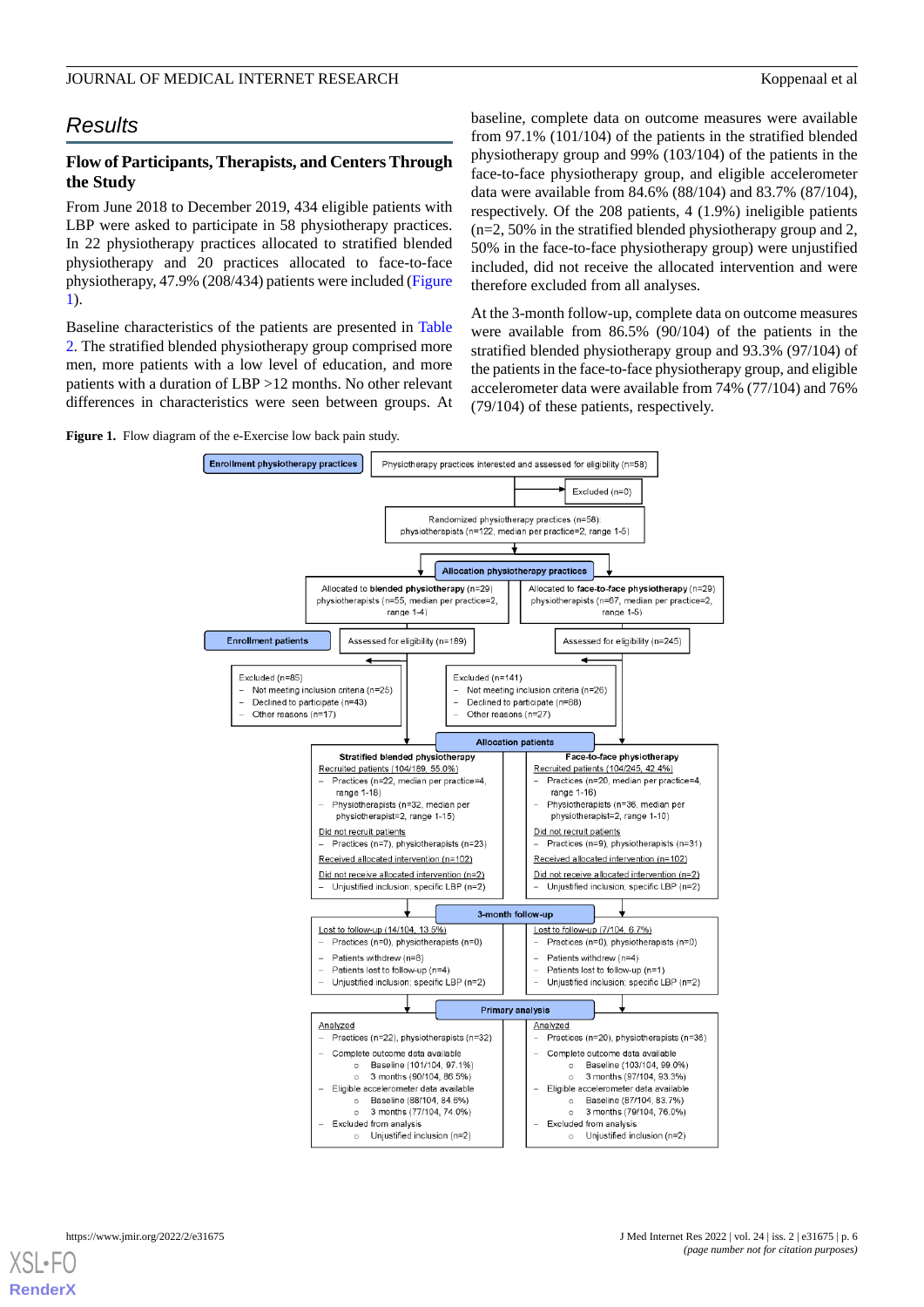# JOURNAL OF MEDICAL INTERNET RESEARCH Koppenaal et al

<span id="page-6-0"></span>**Table 2.** Baseline demographic and clinical characteristics for patients from the stratified blended physiotherapy group and face-to-face physiotherapy group (N=208).

| Characteristics                                              | <b>Baseline</b>                          |                                    |
|--------------------------------------------------------------|------------------------------------------|------------------------------------|
|                                                              | Stratified blended physiotherapy (n=104) | Face-to-face physiotherapy (n=104) |
| Gender (female), n (%)                                       | 45 (43.3)                                | 57 (54.8)                          |
| Age (years), mean (SD)                                       | 48.10 (15.08)                            | 47.26 (13.58)                      |
| BMI ( $\text{kg/m}^2$ ), mean (SD)                           | 25.78 (3.79)                             | 26.31 (5.11)                       |
| Presence of comorbidities (yes), n (%)                       | 38 (36.5)                                | 28 (26.9)                          |
| Past LBP <sup>a</sup> surgery, n (%)                         |                                          |                                    |
| None                                                         | 100(96.2)                                | 101(97.1)                          |
| Lumbar fusion                                                | 0(0)                                     | 1(1)                               |
| Lumbar discectomy                                            | 4(3.9)                                   | 2(1.9)                             |
| Central sensitization (score 0-100), mean (SD)               | 30.88 (13.38)                            | 30.17 (12.19)                      |
| Educational level, n (%)                                     |                                          |                                    |
| Low                                                          | 22(21.2)                                 | 13(12.5)                           |
| Middle                                                       | 33(31.7)                                 | 36(34.6)                           |
| High                                                         | 49 (47.1)                                | 55 (52.9)                          |
| Duration of LBP complaints, n (%)                            |                                          |                                    |
| 0 to 6 weeks                                                 | 37(35.6)                                 | 49(47.1)                           |
| 6 to 12 weeks                                                | 11(10.6)                                 | 19(18.3)                           |
| 12 weeks to 12 months                                        | 9(8.7)                                   | 9(8.7)                             |
| $>12$ months                                                 | 47 (45.2)                                | 27(26)                             |
| Physical functioning (score 0-100), mean (SD)                | 19.37 (15.64)                            | 20.38 (13.99)                      |
| Pain intensity (average score 7 days 0-10), mean (SD)        | 5.61 (1.99)                              | 5.36(2.01)                         |
| Physical activity (MVPA <sup>b</sup> minutes/day), mean (SD) | 80.34 (36.75)                            | 74.82 (40.94)                      |
| Health-related quality of life (score 0-100), mean (SD)      | 67.90 (18.08)                            | 69.75 (17.63)                      |
| Fear-avoidance beliefs (score 0-96), mean (SD)               | 27.86 (16.03)                            | 25.08 (16.18)                      |
| Pain catastrophizing (score 0-52), mean (SD)                 | 11.06(9.30)                              | 10.21(8.75)                        |
| Self-efficacy (score 10-40), mean (SD)                       | 32.13 (4.36)                             | 33.12 (3.62)                       |
| Patient activation (score 0-100), mean (SD)                  | 62.48 (12.38)                            | 64.75 (12.68)                      |

<sup>a</sup>LBP: low back pain.

b<sub>MVPA</sub>: moderate to vigorous physical activity.

# **Number and Treatment Modalities of Physiotherapy Sessions**

In total, 189 physiotherapist registration forms were returned (n=95, 50.3% stratified blended physiotherapy and n=94, 49.7% in face-to-face physiotherapy). [Table 3](#page-7-0) shows the number and treatment modalities of the face-to-face physiotherapy sessions. Patients in the stratified blended physiotherapy group received an average of 4.81 (SD 2.94) face-to-face sessions. For the low-, medium-, and high-risk groups, the average number of sessions was 3.77 (SD 2.54), 5.65 (SD 2.65), and 7.67 (SD 3.54),

respectively. Patients in the face-to-face physiotherapy group received an average of 4.94 (SD 2.26) face-to-face sessions. The average number of sessions for the *low-*, *medium-,* and *high*-*risk* groups was 4.88 (SD 2.02), 5.09 (SD 2.51), and 4.33 (SD 4.16), respectively.

In general, education was the main treatment modality during the face-to-face sessions in both treatment groups. No remarkable differences in treatment modalities were found between the 2 groups or between the different risk groups of developing persistent LBP.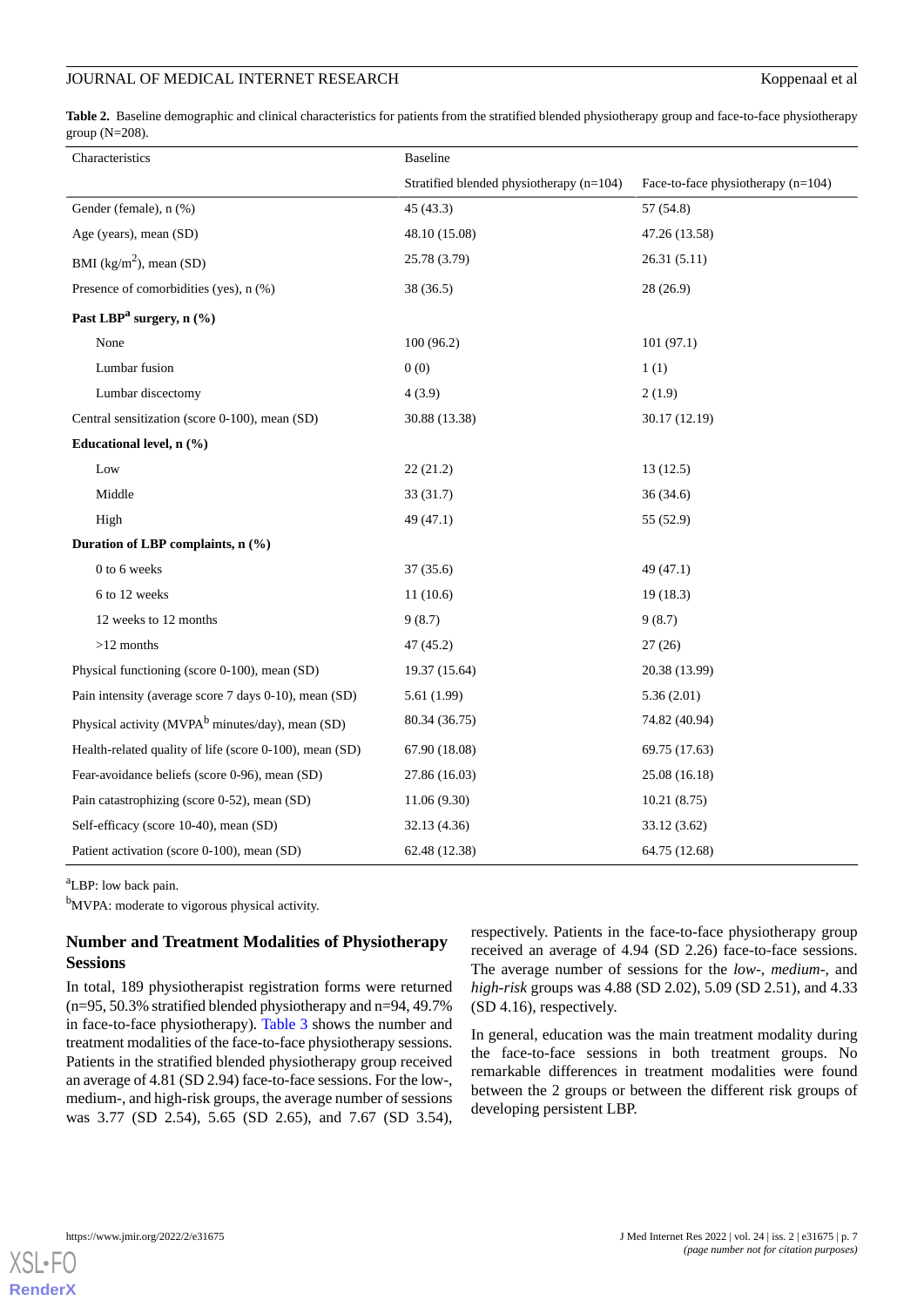<span id="page-7-0"></span>**Table 3.** Number and treatment modalities of face-to-face physiotherapy sessions for patients from the stratified blended physiotherapy group and face-to-face physiotherapy group.

|                                            | Category                           |              | Stratified blended physiotherapy                  |              |                | Face-to-face physiotherapy          |                 |              |                |  |  |
|--------------------------------------------|------------------------------------|--------------|---------------------------------------------------|--------------|----------------|-------------------------------------|-----------------|--------------|----------------|--|--|
|                                            |                                    |              | (risk of developing persistent LBP <sup>a</sup> ) |              |                | (risk of developing persistent LBP) |                 |              |                |  |  |
|                                            |                                    | Low $(n=52)$ | Medium $(n=34)$                                   | High $(n=9)$ | Total $(n=95)$ | Low $(n=57)$                        | Medium $(n=34)$ | High $(n=3)$ | Total $(n=94)$ |  |  |
|                                            | Number of sessions,<br>mean $(SD)$ | 3.77(2.54)   | 5.65(2.65)                                        | 7.67(3.54)   | 4.81(2.94)     | 4.88(2.02)                          | 5.09(2.51)      | 4.33(4.16)   | 4.94(2.26)     |  |  |
| Treatment modalities, $n$ (%) <sup>b</sup> |                                    |              |                                                   |              |                |                                     |                 |              |                |  |  |
|                                            | Education                          | 42(81)       | 24(71)                                            | 6(67)        | 72 (76)        | 43(75)                              | 25(74)          | 2(67)        | 70 (74)        |  |  |
|                                            | Strength exercises                 | 9(17)        | 3(9)                                              | 1(11)        | 13(14)         | 7(12)                               | 6(18)           | 0(0)         | 13(14)         |  |  |
|                                            | Stability exercises                | 14(27)       | 5(15)                                             | 4(44)        | 23(24)         | 14(25)                              | 11(32)          | 0(0)         | 25(27)         |  |  |
|                                            | Endurance training                 | 1(2)         | 0(0)                                              | 0(0)         | 1(1)           | 3(5)                                | 0(0)            | 0(0)         | 3(3)           |  |  |
|                                            | Functional exercises               | 3(6)         | 0(0)                                              | 0(0)         | 3(3)           | 4(7)                                | 0(0)            | 0(0)         | 4(4)           |  |  |
|                                            | Active mobilization                | 15(29)       | 10(29)                                            | 2(22)        | 27(28)         | 22(39)                              | 11(32)          | 2(67)        | 35(37)         |  |  |
|                                            | Passive mobilization               | 12(23)       | 16(47)                                            | 3(33)        | 31(33)         | 15(26)                              | 9(26)           | 1(33)        | 25(27)         |  |  |
|                                            | Massage                            | 4(8)         | 8(24)                                             | 2(22)        | 14(15)         | 9(19)                               | 5(15)           | 0(0)         | 14(15)         |  |  |

<sup>a</sup>LBP: low back pain.

<sup>b</sup>Amount (%) of patients who received the treatment modality as part of the face-to-face physiotherapy session for ≥60% of the total number of face-to-face physiotherapy sessions.

# **Is Stratified Blended Physiotherapy Effective Compared With Face-to-face Physiotherapy?**

In the mixed model analyses, log likelihood ratios of naive models and models that included a random intercept for both physiotherapy practice and physiotherapist were similar. Therefore, physiotherapy practice or physiotherapist was not included as a level in the LMM analyses. At 3 months, LMM analyses showed no clinically relevant or statistically significant between-group difference in the primary outcome of physical functioning (mean difference [MD] −1.96, 95% CI −4.47 to 0.55). For the secondary outcomes, a statistically significant between-group difference was found in favor of stratified blended physiotherapy for fear-avoidance beliefs (MD −4.29, 95% CI −7.22 to −1.37) and patients' self-reported adherence to prescribed home exercises (MD 0.73, 95% CI 0.06-1.39). Within-group analyses showed clinically relevant and statistically significant improvements in physical functioning (MD −11.48, 95% CI −15.06 to −7.91), average pain intensity (MD −2.38, 95% CI −3.00 to −1.76), and fear-avoidance beliefs (MD −5.14, 95% CI −9.22 to −1.06) in the stratified blended

physiotherapy group. In the face-to-face physiotherapy group, clinically relevant and statistically significant improvements in physical functioning (MD −11.22, 95% CI −14.64 to −7.80) and average pain intensity (MD −2.51, 95% CI −3.11 to −1.90) were found ([Table 4](#page-8-0)).

As indicated by a statistically significant interaction term, the patients' risk of developing persistent LBP was an effect modifier of the between-group differences on the primary outcome of physical functioning. In patients with a high risk of developing persistent LBP, the stratified analysis showed a statistically significant between-group difference in favor of stratified blended physiotherapy on physical functioning (MD –16.39, 95% CI –27.98 to –4.79), average pain intensity (MD  $-3.43$ , 95% CI $-6.55$  to  $-0.31$ ), and fear-avoidance beliefs (MD  $-14.51$ , 95% CI  $-28.21$  to  $-0.81$ ). In patients with a medium risk of developing persistent LBP, a statistically significant between-group difference was found in favor of stratified blended physiotherapy on fear-avoidance beliefs (MD –5.93, 95% CI  $-11.45$  to  $-0.40$ ). In patients with a low risk of developing persistent LBP, no statistically significant between-group differences were found ([Table 5](#page-9-0)).

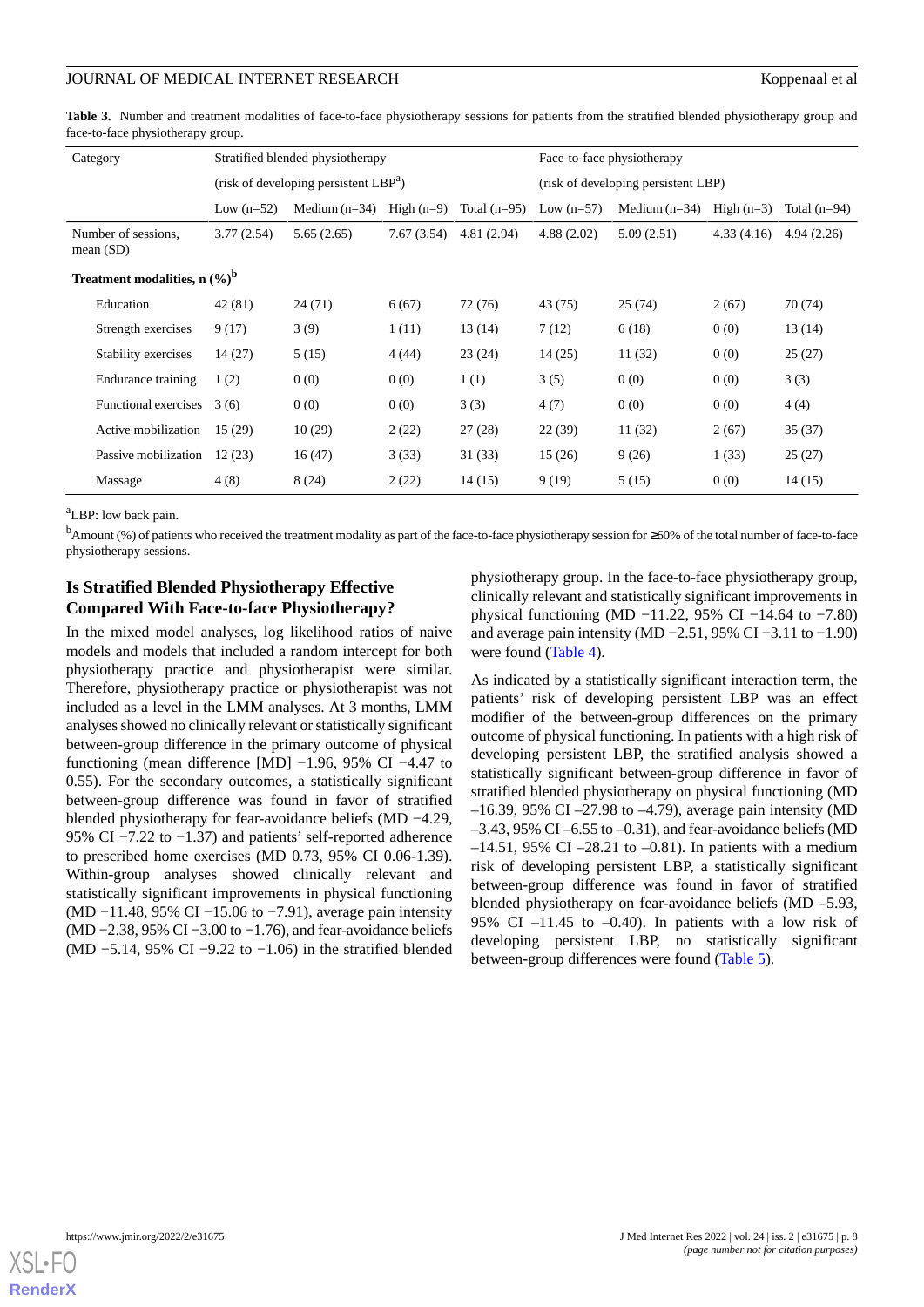# **JOURNAL OF MEDICAL INTERNET RESEARCH** Koppenaal et al

<span id="page-8-0"></span>

| <b>Table 4.</b> Unadjusted and adjusted primary and secondary outcome measures: improvements and differences within and between groups $(N=204)$ . |                                      |                                        |
|----------------------------------------------------------------------------------------------------------------------------------------------------|--------------------------------------|----------------------------------------|
| Stratified blended physiotherapy $(n=102)$                                                                                                         | Face-to-face physiotherapy $(n=102)$ | Between group differences <sup>a</sup> |

| Stratified blended physiotherapy $(n=102)$ |                                               |                                                                  |                  | Face-to-face physiotherapy $(n=102)$ |                 |                                           |                  | Between group differences"    |                  |                               |                  |
|--------------------------------------------|-----------------------------------------------|------------------------------------------------------------------|------------------|--------------------------------------|-----------------|-------------------------------------------|------------------|-------------------------------|------------------|-------------------------------|------------------|
| Measurements,<br>mean $(SD)$               |                                               | Unadjusted within-<br>group differences                          |                  | Measurements,<br>mean(SD)            |                 | Unadjusted within-<br>group differences   |                  | Unadjusted                    |                  | Adjusted <sup>b</sup>         |                  |
| <b>Baseline</b>                            | 3                                             | Mean                                                             | $\boldsymbol{P}$ | <b>Baseline</b>                      | 3               | Mean                                      | $\boldsymbol{P}$ | Mean                          | $\boldsymbol{P}$ | Mean                          | $\boldsymbol{P}$ |
|                                            | months                                        | $(95\% \text{ CI})$                                              | value            |                                      | months          | $(95\% \text{ CI})$                       | value            | $(95\% \text{ CI})$           | value            | $(95\% \text{ CI})$           | value            |
|                                            | Physical functioning (range 0-100)            |                                                                  |                  |                                      |                 |                                           |                  |                               |                  |                               |                  |
| 19.39<br>(15.56)                           | 7.91<br>(9.64)                                | $-11.48(-15.06 \le 0.001$<br>to $-7.91$ )                        |                  | 20.20<br>(13.90)                     | 8.97<br>(10.75) | $-11.22(-14.64 \le 0.001$<br>to $-7.80$ ) |                  | $-0.83(-3.43)$<br>to $1.77$ ) | .53              | $-1.98(-4.49)$<br>to $0.53$ ) | .12              |
|                                            |                                               | Pain intensity (average score 7 days; range 0-10)                |                  |                                      |                 |                                           |                  |                               |                  |                               |                  |
| 5.67                                       | 3.29                                          | $-2.38(-3.00)$                                                   | < 0.001          | 5.40                                 | 2.90            | $-2.51(-3.11)$                            | < 0.001          | $0.31(-0.35)$                 | .36              | $0.08(-0.57)$                 | .80              |
| (1.94)                                     | (2.42)                                        | to $-1.75$ )                                                     |                  | (2.00)                               | (2.36)          | to $-1.90$ )                              |                  | to 0.98)                      |                  | to $0.74$ )                   |                  |
|                                            | Physical activity (MVPA <sup>c</sup> min/day) |                                                                  |                  |                                      |                 |                                           |                  |                               |                  |                               |                  |
| 81.97                                      | 78.58                                         | $-3.37(-15.63)$                                                  | .59              | 75.70                                | 71.24           | $-4.42(-16.91)$                           | .49              | $3.49(-8.38)$                 | .56              | $3.62(-8.27)$                 | .55              |
| (38.52)                                    | (44.45)                                       | to 8.88)                                                         |                  | (41.89)                              | (40.34)         | to 8.07)                                  |                  | to $15.36$ )                  |                  | to $15.51$ )                  |                  |
| Fear-avoidance beliefs (range 0-96)        |                                               |                                                                  |                  |                                      |                 |                                           |                  |                               |                  |                               |                  |
| 27.92                                      | 22.77                                         | $-5.14(-9.25)$                                                   | .01              | 25.51                                | 24.82           | $-0.70(-5.26)$                            | .77              | $-3.73(-6.63)$                | .01              | $-4.29(-7.22)$                | < 0.001          |
| (16.01)                                    | (13.38)                                       | to $-1.04$ )                                                     |                  | (16.24)                              | (16.92)         | to 3.87)                                  |                  | to $-0.82$ )                  |                  | to $-1.37$ )                  |                  |
|                                            | Pain catastrophizing (range 0-52)             |                                                                  |                  |                                      |                 |                                           |                  |                               |                  |                               |                  |
| 11.02                                      | 8.97                                          | $-2.04(-4.50)$                                                   | .11              | 10.33                                | 9.16            | $-1.17(-3.74)$                            | .37              | $-0.63(-2.58)$                | .53              | $-0.96(-2.95)$                | .34              |
| (9.30)                                     | (8.05)                                        | to $0.43$ )                                                      |                  | (8.76)                               | (9.84)          | to $1.40$ )                               |                  | to $1.32$ )                   |                  | to $1.02$ )                   |                  |
|                                            | Self-efficacy (range 10-40)                   |                                                                  |                  |                                      |                 |                                           |                  |                               |                  |                               |                  |
| 32.05                                      | 32.02                                         | $-0.03(-1.24)$                                                   | .97              | 33.12                                | 32.58           | $-0.54(-1.59)$                            | .32              | $0.12(-0.82)$                 | .81              | $0.14(-0.82)$                 | .77              |
| (4.38)                                     | (4.27)                                        | to $1.19$ )                                                      |                  | (3.63)                               | (3.99)          | to $0.52$ )                               |                  | to $1.06$                     |                  | to $1.10$ )                   |                  |
|                                            |                                               | Health-related quality of life (range 0-100)                     |                  |                                      |                 |                                           |                  |                               |                  |                               |                  |
| 67.70                                      | 71.44                                         | $3.73(-1.68)$                                                    | .18              | 69.75                                | 72.57           | $2.82(-2.56)$                             | .31              | $-0.65(-6.38)$                | .82              | $0.95(-4.80)$                 | .75              |
| (18.09)                                    | (20.07)                                       | to $9.14$ )                                                      |                  | (17.71)                              | (21.06)         | to $8.20$ )                               |                  | to 5.08)                      |                  | to $6.69$ )                   |                  |
|                                            | Patient activation (range 0-100)              |                                                                  |                  |                                      |                 |                                           |                  |                               |                  |                               |                  |
| 62.43                                      | 62.45                                         | $0.02(-3.42)$                                                    | .99              | 64.72                                | 64.39           | $-0.33(-3.84)$                            | .85              | $-0.83(-3.94)$                | .60              | $-0.79(-3.95)$                | .62              |
| (12.37)                                    | (11.89)                                       | to $3.46$ )                                                      |                  | (12.65)                              | (12.71)         | to 3.18)                                  |                  | to $2.27$ )                   |                  | to $2.36$ )                   |                  |
|                                            |                                               | Adherence to prescribed home exercises (range 0-24) <sup>d</sup> |                  |                                      |                 |                                           |                  |                               |                  |                               |                  |
| $N/A^e$                                    | 11.96                                         | N/A                                                              | N/A              | N/A                                  | 11.18           | N/A                                       | N/A              | 0.78(0.13)                    | .02              | 0.73(0.06)                    | .03              |
|                                            | (2.43)                                        |                                                                  |                  |                                      | (2.17)          |                                           |                  | to $1.44$ )                   |                  | to 1.39)                      |                  |

<sup>a</sup>Difference between baseline and 3 months in stratified blended physiotherapy versus face-to-face physiotherapy.

<sup>b</sup>Adjusted for baseline and duration of low back pain complaints (<12 vs >12 weeks).

<sup>c</sup>MVPA: moderate to vigorous physical activity.

<sup>d</sup>Patient self-reported adherence to prescribed home exercises could only be measured after the treatment period. <sup>e</sup>N/A: not applicable.

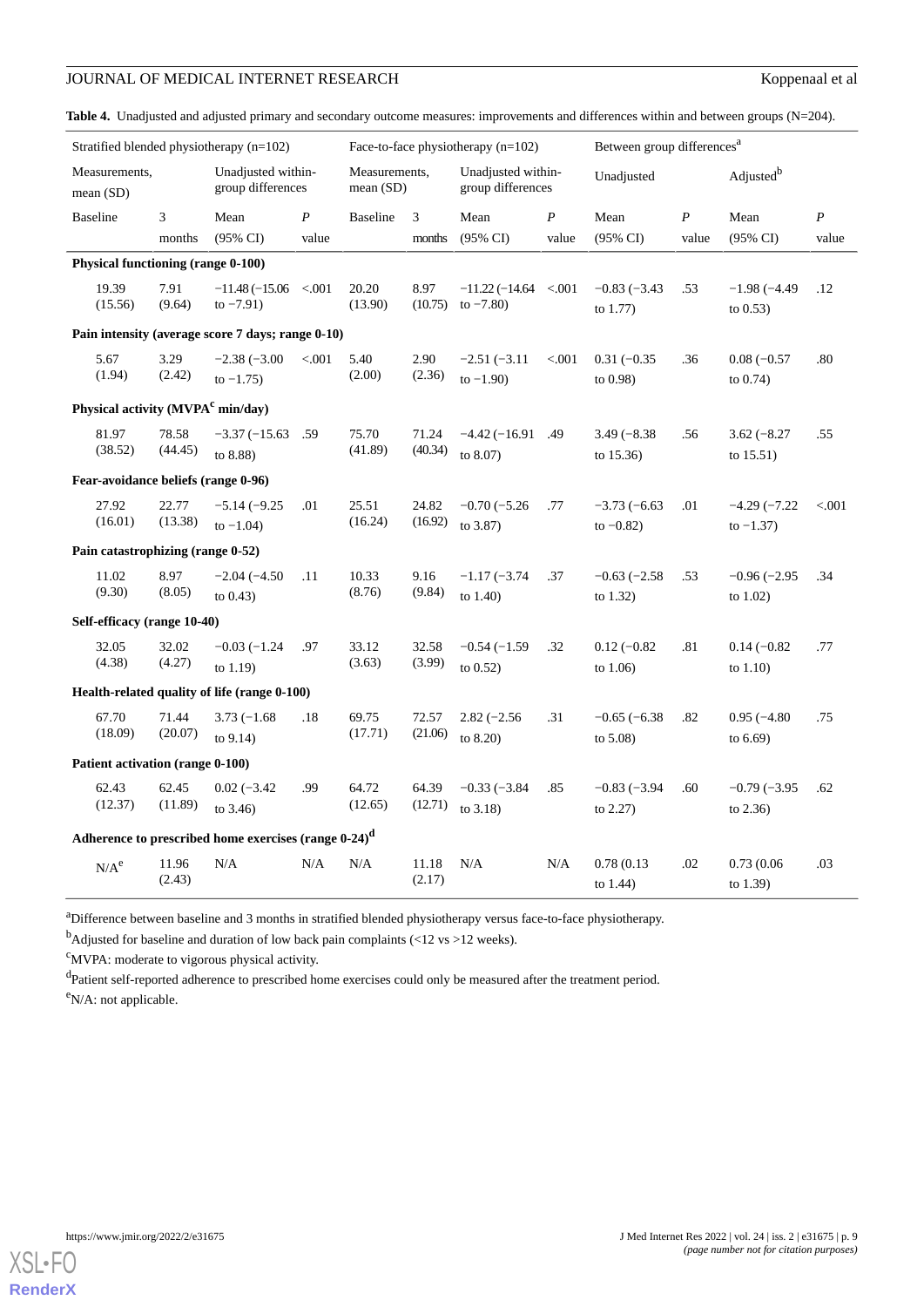<span id="page-9-0"></span>

| Table 5. Adjusted primary and secondary outcome measures: improvements and differences between groups stratified for the risk of developing |  |  |  |  |  |  |  |
|---------------------------------------------------------------------------------------------------------------------------------------------|--|--|--|--|--|--|--|
| persistent low back pain (LBP; $N=204$ ).                                                                                                   |  |  |  |  |  |  |  |

| Outcome measure                                                                    | Risk of developing persistent LBP                                  |                      |                                                                    |           |                                                                    |           |  |  |  |  |
|------------------------------------------------------------------------------------|--------------------------------------------------------------------|----------------------|--------------------------------------------------------------------|-----------|--------------------------------------------------------------------|-----------|--|--|--|--|
|                                                                                    | Low risk $(n=120)$                                                 | Medium risk $(n=71)$ |                                                                    |           | High risk $(n=13)$                                                 |           |  |  |  |  |
|                                                                                    | Between-group differ-<br>ence, mean $(95\% \text{ CI})^{\text{a}}$ | $P$ value            | Between-group differ-<br>ence, mean $(95\% \text{ CI})^{\text{a}}$ | $P$ value | Between-group differ-<br>ence, mean $(95\% \text{ CI})^{\text{a}}$ | $P$ value |  |  |  |  |
| Physical functioning<br>$(range 0-100)$                                            | $-0.82$ ( $-2.92$ to 1.27)                                         | .44                  | $-3.48$ ( $-8.99$ to 2.03)                                         | .22       | $-16.39(-27.98$ to $-4.79$ )                                       | .01       |  |  |  |  |
| Pain intensity<br>(average score 7 days; range 0-10)                               | $0.30$ (-0.52 to 1.13)                                             | .47                  | $0.01$ (-1.08 to 1.11)                                             | .98       | $-3.43$ ( $-6.55$ to $-0.31$ )                                     | .03       |  |  |  |  |
| Physical activity<br>(MVPA <sup>b</sup> minutes/day)                               | $3.80 (-12.05 \text{ to } 19.65)$                                  | .64                  | $1.08$ (-16.70 to 18.86)                                           | .91       | $39.50 (-1.24 \text{ to } 80.24)$                                  | .06       |  |  |  |  |
| Fear-avoidance beliefs<br>$(range 0-96)$                                           | $-2.70$ ( $-6.22$ to 0.82)                                         | .13                  | $-5.93$ ( $-11.45$ to $-0.40$ )                                    | .04       | $-14.51$ ( $-28.21$ to $-0.81$ )                                   | .04       |  |  |  |  |
| Pain catastrophizing<br>$(range 0-52)$                                             | $0.28$ (-2.03 to 2.59)                                             | .81                  | $-2.66$ ( $-5.73$ to 0.41)                                         | .09       | $-14.47$ ( $-31.89$ to 2.94)                                       | .10       |  |  |  |  |
| Self-efficacy<br>$(range 10-40)$                                                   | $-0.58$ ( $-1.76$ to 0.60)                                         | .33                  | $0.85$ (-0.92 to 2.62)                                             | .35       | $1.50$ (-4.02 to 7.02)                                             | .60       |  |  |  |  |
| Health-related quality of life<br>$(range 0-100)$                                  | $1.26$ (-7.15 to 9.68)                                             | .77                  | $0.84$ (-6.47 to 8.15)                                             | .82       | $15.84 (-3.92 \text{ to } 35.61)$                                  | .12       |  |  |  |  |
| Patient activation<br>$(range 0-100)$                                              | $-2.22$ ( $-6.38$ to 1.93)                                         | .29                  | 1.85 $(-3.27 \text{ to } 6.97)$                                    | .48       | 7.49 $(-1.35$ to 16.34)                                            | .10       |  |  |  |  |
| Adherence to prescribed home exer- $0.82$ (-0.01 to 1.65)<br>cises (range $0-24$ ) |                                                                    | .05                  | $0.86$ (-0.35 to 2.08)                                             | .16       | $-1.19$ ( $-3.37$ to 0.99)                                         | .28       |  |  |  |  |

<sup>a</sup>Difference between baseline and 3 months in stratified blended physiotherapy versus face-to-face physiotherapy per risk group and adjusted for baseline and duration of low back pain complaints (<12 vs >12 weeks).

<sup>b</sup>MVPA: moderate to vigorous physical activity.

# *Discussion*

# **Principal Findings**

This study evaluated the short-term (3 months) effectiveness of the stratified blended physiotherapy intervention e-Exercise LBP on physical functioning in comparison with face-to-face physiotherapy in patients with nonspecific LBP. In contrast to our expectations, the study results showed no statistically significant between-group difference in physical functioning and most of the secondary outcome measures. Only fear-avoidance beliefs and patient self-reported adherence to prescribed home exercises improved significantly in patients who were allocated to stratified blended physiotherapy. When looking at the different prognostic risk groups in patients with a high risk of developing persistent LBP, a statistically significant between-group difference in favor of stratified blended physiotherapy on physical functioning, average pain intensity, and fear-avoidance beliefs was found; however, these results come with some uncertainty.

# **Interpretation of the Findings**

The results of this study complement the findings from previous systematic reviews of randomized controlled trials that showed that in the short term, web-based applications could reduce LBP-related pain and disability; however, when compared with

[XSL](http://www.w3.org/Style/XSL)•FO **[RenderX](http://www.renderx.com/)**

other interventions, the results are inconclusive [[15,](#page-12-13)[22](#page-13-3),[50\]](#page-14-10). A possible explanation for these inconclusive findings is the considerable heterogeneity in the studied characteristics and comparators, which hampers a clear comparison. For example, in our study, we integrated a web-based application within face-to-face guidance and compared it with face-to-face physiotherapy. Previous studies in this research area have focused predominantly on web-based applications as a stand-alone intervention without the face-to-face guidance of a health care professional [[15](#page-12-13)[,22](#page-13-3),[50\]](#page-14-10). Only a few studies have investigated web-based applications as an adjunct to face-to-face guidance, and the results regarding the added value of these combined interventions have been inconclusive [[15,](#page-12-13)[51\]](#page-14-11). Similar to our study, Sandal et al [[51\]](#page-14-11) investigated a smartphone app as an adjunct to face-to-face guidance. The app was tailored using artificial intelligence and did not influence face-to-face guidance. In this study, the reported between-group difference was statistically significant in favor of the combined intervention when compared with face-to-face guidance alone; however, the difference was small and of uncertain clinical significance.

Another example of heterogeneity in research on web-based applications is the large variation in delivery modes and duration. Similar to e-Exercise LBP, most web-based applications tailored the content of the intervention using patient characteristics and focused on self-management support,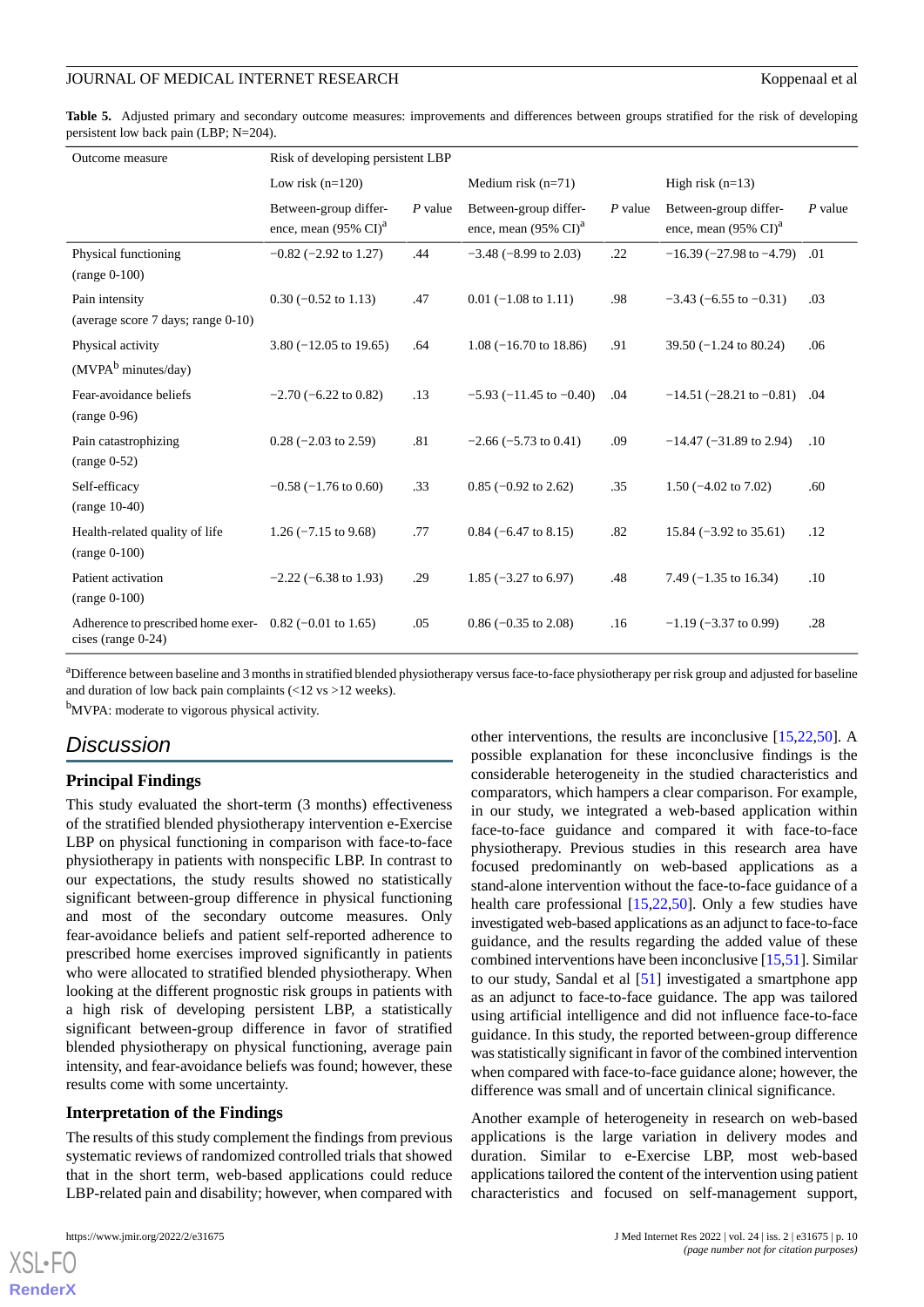home-based exercise, and physical activity prescription [[15](#page-12-13)[,22](#page-13-3),[50\]](#page-14-10). However, the e-Exercise LBP app provided this content in weekly information modules and daily reminders to exercise and physical activity recommendations during a 3- or 12-week duration [\[26](#page-13-7)]; the duration in other studies ranged from 3 weeks to 1 year. In addition, the delivery modes showed large variation; that is, from no specific recommendations to multiple web- or telephone-based coaching sessions [\[15](#page-12-13)[,22](#page-13-3),[50\]](#page-14-10).

Thus, looking at the different characteristics of web-based applications, such as the role of the health care professional within the intervention and the delivery mode and duration, future research needs to focus on the comparison of web-based applications with different characteristics to obtain a better understanding of which elements work the best.

In our study, the short-term within-group improvements in physical functioning and average pain intensity of stratified blended physiotherapy were comparable with face-to-face physiotherapy, both of which were statistically significant and clinically meaningful. Patients in the stratified blended physiotherapy group improved on average 11.48 (95% CI  $-15.06$  to  $-7.91$ ) points (59.5%) in physical functioning, and patients in the face-to-face physiotherapy group improved by an average of 11.22 (95% CI −14.64 to −7.80) points (56%). For average pain intensity, these improvements were 2.38 (95% CI −3.00 to −1.76) points (42.8%) and 2.51 (95% CI −3.11 to −1.90) points (46.9%), respectively. As physical functioning and average pain intensity decreased by >30%, the improvements in both groups were considered clinically meaningful [\[52](#page-14-12)]. At the moment, e-Exercise LBP cannot be considered an alternative to face-to-face physiotherapy as this study was conducted as a superiority trial. To be able to value the true potential of e-Exercise LBP, the meaningful within-group improvements must be considered from the perspective of the additional effort and costs needed to implement such an intervention in daily physiotherapy practice. Future cost-effectiveness analyses will provide more insight into the long-term economic benefits of stratified blended physiotherapy. On the other hand, given the additional effort and costs, the potential of e-Exercise LBP needs to be considered from the perspective of future health care. It is expected that technology will be increasingly integrated into care for patients who are suitable to use it. Future studies need to determine which patients benefit most from a stratified blended physiotherapy approach.

The e-Exercise LBP intervention significantly increased patients' self-reported adherence to prescribed home exercises, as hypothesized. In addition, it resulted in a significant reduction of fear-avoidance beliefs when compared with face-to-face physiotherapy. The between-group difference in patients' self-reported adherence to prescribed home exercises was 3.3% points in favor of the e-Exercise LBP intervention. For fear-avoidance beliefs, the between-group difference was −4.6% points in favor of the e-Exercise LBP intervention. Although there are no established cutoffs for the minimum clinically important between-group differences in these outcomes, we consider the between-group differences as small. The difference in adherence might be explained by the benefits of integrating a smartphone app. The 24/7 availability of the app and

[XSL](http://www.w3.org/Style/XSL)•FO **[RenderX](http://www.renderx.com/)** functionality to remind the patient to perform scheduled exercises might have stimulated the patients to adhere to their prescribed home exercises in a better way than in the face-to-face physiotherapy group [\[18](#page-13-0),[53\]](#page-14-13). Further research on the long-term clinical relevance of adherence to home exercises as prescribed in e-Exercise LBP is ongoing.

The reduction of fear-avoidance beliefs complements evidence from a systematic review and meta-analysis that concluded that patient education provides reassurance for patients with acute or subacute LBP [[54\]](#page-14-14). In our study, this reduction in the stratified blended physiotherapy group might be explained by the information module of the smartphone app. As the information module provides the patient with self-management information about LBP, the patient can reread the advice and reassurance given in the face-to-face sessions by the physiotherapist about their LBP at all times. As a result, the harmless and nonspecific nature of LBP is possibly remembered in a better way [[55\]](#page-14-15). Long-term results should indicate whether this reduction in fear-avoidance beliefs also influences physical functioning, the handling of recurrent complaints, and costs a patient incurs because of LBP.

Several explanations are possible to clarify why the additional benefits of stratified blended physiotherapy were not found. A first explanation is that the added value of a stratified approach in itself must be critically evaluated. Although clinical practice guidelines have adopted and advocated a stratified care approach for several years to improve patient outcomes, the added value of this approach is, at present, unclear. On the basis of previous recommendations, we decided to use the Keele STarT Back Screening Tool to create a matched web-based application [[10\]](#page-12-8). Our results show that, after specific training, treatment intensity (ie, the number of face-to-face sessions) in the e-Exercise LBP group was in line with the patient's risk profile, which was not the case in our control group. However, this difference in treatment intensity did not lead to relevant between-group differences. This seems to be in line with more recent studies evaluating the stratified approach according to the Keele STarT Back Screening Tool. The results from these studies are not convincing regarding the added value of such a stratified approach [[56,](#page-14-16)[57](#page-14-17)]. Future research should focus on determining whether this concerns the added value of the tool itself or the added value of a stratified care approach in general.

In addition, stratified blended physiotherapy might not be suitable for every patient. Earlier research has shown that it is difficult to determine what works best for each individual patient [[22,](#page-13-3)[50\]](#page-14-10). In our study, we did not take into account the patient's suitability for blended care to determine the optimal personalized blended treatment [\[58](#page-14-18)]. As a result, patients might have received stratified blended physiotherapy without being suitable for it; for example, a lack of motivation or digital literacy skills. Consequently, this could have resulted in the suboptimal effectiveness of our stratified blended physiotherapy intervention when compared with face-to-face physiotherapy. For future studies on blended care, it is recommended to use patients' suitability for blended care as inclusion criteria or criteria to match treatment. The Dutch Blended Physiotherapy Checklist [[58\]](#page-14-18) could be a useful aid in this process.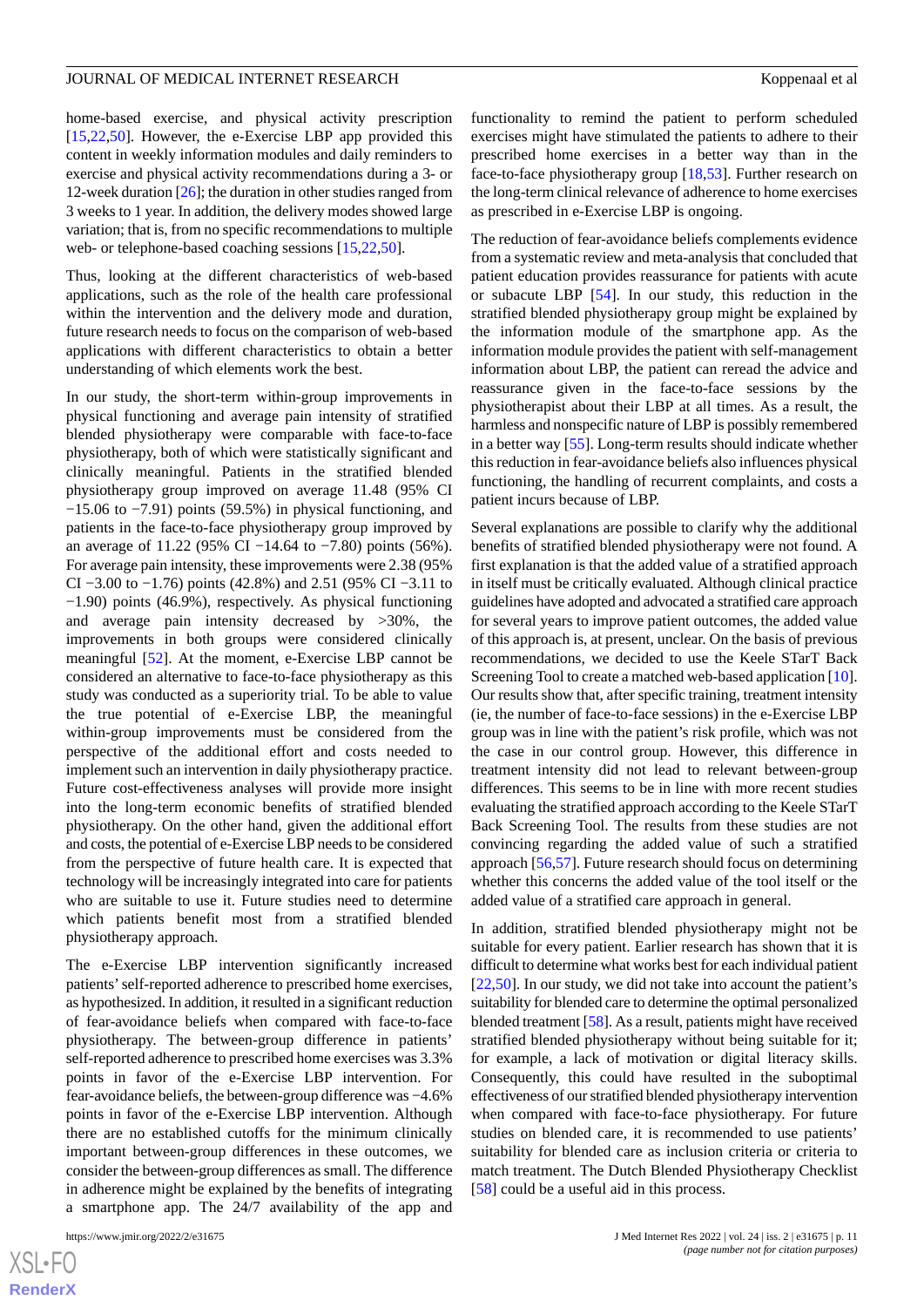A third explanation might be the relatively high proportion of patients with a low risk of developing persistent LBP in this study. For this group, earlier research has shown that providing advice as a single intervention is likely to reassure the patient with LBP but does not result in different management of pain and disability in the short term [\[54](#page-14-14),[59\]](#page-14-19). In addition, for this group, a stratified approach is beneficial from an economic perspective rather than in terms of clinical outcomes, as many of these patients recover completely within 2 to 3 weeks but nevertheless receive unnecessary treatment [[57](#page-14-17)[,60](#page-14-20),[61\]](#page-14-21).

A final explanation is the timing of our follow-up measurement at 3 months only. Given the favorable course of LBP [\[62](#page-15-0)] and the rationale that stratified blended physiotherapy will stimulate patients' self-management and adherence [\[21](#page-13-2),[22\]](#page-13-3), patients in the stratified blended physiotherapy group might recover faster, which is not captured by a single follow-up measurement at 3 months. Therefore, for future studies that aim to investigate postintervention effectiveness, it is recommended to measure the clinical outcomes immediately after the intervention is completed and to monitor the time to recovery.

### **Strengths and Limitations**

This study had several important strengths. It is the next step in a multiphase development and implementation process based on the Center for eHealth Research Roadmap [\[63](#page-15-1)]. After developing a prototype and testing its feasibility in a pilot study [[23\]](#page-13-4), this study determined the short-term effectiveness of the final stratified blended physiotherapy protocol and showed its potential compared with face-to-face physiotherapy. The pragmatic, multicenter, cluster randomized controlled trial design allowed for the evaluation of stratified, blended physiotherapy in comparison with face-to-face physiotherapy in a real-world situation. The baseline characteristics of both treatment groups and the distribution of the different prognostic risk groups of developing persistent LBP reflect the characteristics of patients with LBP normally being treated in primary care physiotherapy [[60\]](#page-14-20), which enhances the generalizability of our results. The use of measurement

instruments recommended in the core outcome set for research into patients with nonspecific LBP [[28\]](#page-13-9) and a low dropout rate (10.1%) guaranteed the internal validity of the results.

Nevertheless, this study also had a few limitations. First, the results seem to suggest that patients' risk of developing persistent LBP could be an effect modifier of the between-group differences on the primary outcome. Especially in the highest risk group, consistent between-group differences were seen in both the primary and secondary outcomes, supporting the rationale for stratified blended physiotherapy. As it was not the primary aim of this study, the sample size calculation did not take interaction into account, the numbers were small, and therefore, the results should be interpreted with caution. Second, as we conducted a pragmatic study, the experiences of physiotherapists in either using web-based applications or treating patients with nonspecific LBP were not considered inclusion criteria for physiotherapy practices. However, given both the complexity of blended care [\[17](#page-12-15)] and the complexity of treating patients with nonspecific LBP [\[4](#page-12-3)], it can be expected that more experienced physiotherapists are able to deliver better treatment than less experienced physiotherapists. Therefore, experience might have influenced our analysis. Finally, 4 included patients were excluded from the analysis after being diagnosed with specific LBP. As this number is low and occurred equally in both treatment groups (2 in each group), we expect that this has not influenced the results [\[64](#page-15-2)].

### **Conclusions**

The stratified blended physiotherapy intervention e-Exercise LBP is not more effective than face-to-face physiotherapy in patients with nonspecific LBP in improving physical functioning in the short term. For both stratified blended physiotherapy and face-to-face physiotherapy, within-group improvements were clinically relevant. To be able to decide whether e-Exercise LBP should be implemented in daily physiotherapy practice, future research should focus on the long-term cost-effectiveness and determine which patients benefit most from stratified blended physiotherapy.

### **Acknowledgments**

This study was cofunded by the Taskforce for Applied Research SIA (RAAK.PRO02.063), part of the Dutch Research Council. The funder had no role in the study design, data collection and analysis, decision to publish, or preparation of the manuscript. The authors are grateful for the invaluable help provided by Loes Kolenberg in the analysis of the physical activity data.

### **Authors' Contributions**

TK participated in the development of the design of the study, conducted the study, performed the statistical analyses, and drafted and revised the manuscript. MFP was the principal investigator, developed the design of the study, and participated in the writing and revision of the manuscript. CJJK participated in the development of the design of the study and participated in the writing and revision of the manuscript. RMA participated in the design of the study, conducted the study, and participated in revising the manuscript. RWJGO supervised the project, advised the design of the study and statistical analysis, and participated in revising the manuscript. CV supervised the project, advised the design of the study and statistical analysis, and participated in revising the manuscript. All authors read and approved the final manuscript.

# **Conflicts of Interest**

None declared.

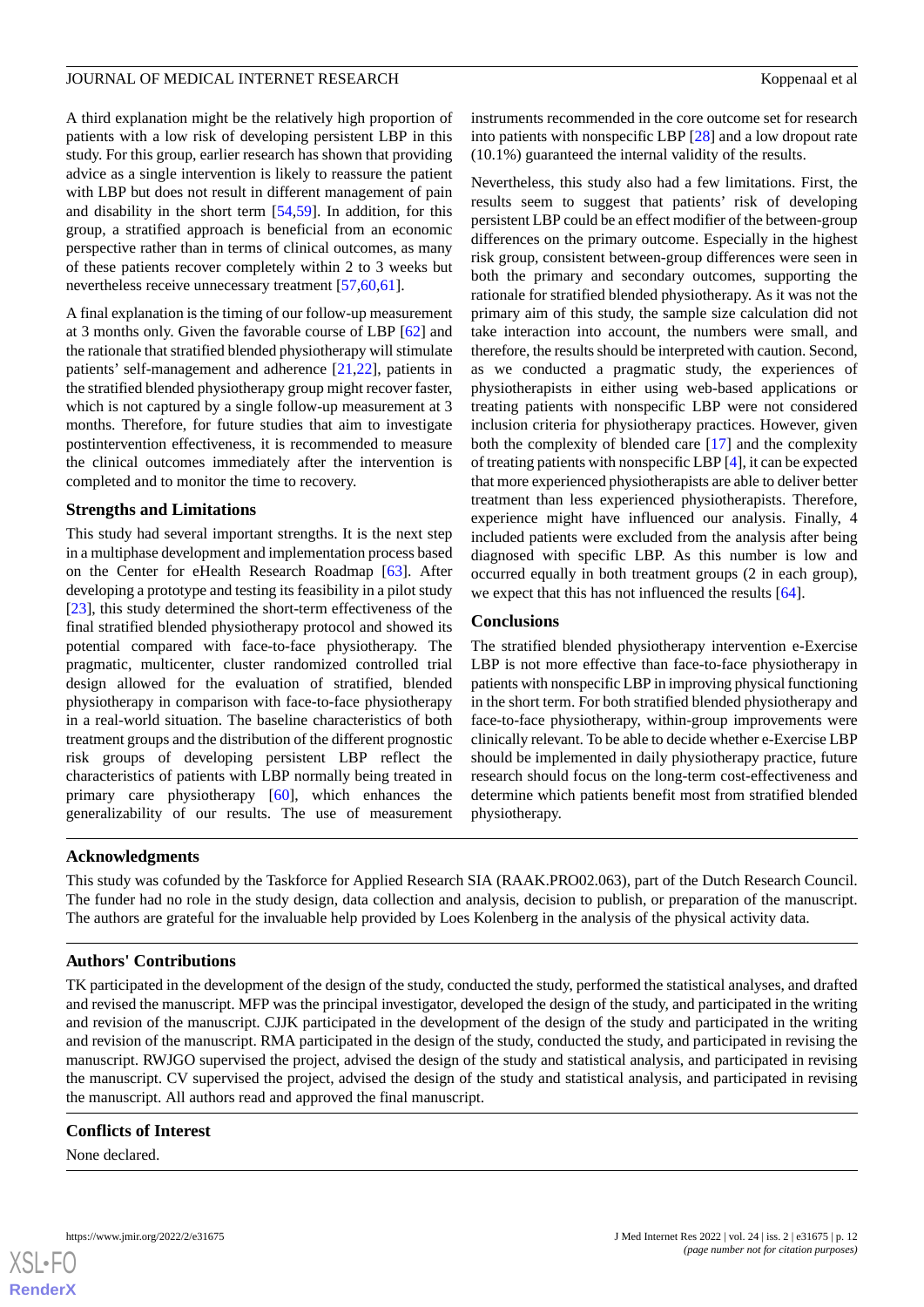# <span id="page-12-16"></span>**Multimedia Appendix 1**

CONSORT-EHEALTH (Consolidated Standards of Reporting Trials of Electronic and Mobile Health Applications and Online Telehealth; version 1.6) checklist.

<span id="page-12-17"></span>[[PDF File \(Adobe PDF File\), 2486 KB](https://jmir.org/api/download?alt_name=jmir_v24i2e31675_app1.pdf&filename=4f49f55178b638f61e4352f02ed9b66a.pdf)-[Multimedia Appendix 1\]](https://jmir.org/api/download?alt_name=jmir_v24i2e31675_app1.pdf&filename=4f49f55178b638f61e4352f02ed9b66a.pdf)

# **Multimedia Appendix 2**

Print screens of the smartphone app. [[PDF File \(Adobe PDF File\), 307 KB](https://jmir.org/api/download?alt_name=jmir_v24i2e31675_app2.pdf&filename=aecdc926e2f1a6be5dd6818f3028b1a9.pdf)-[Multimedia Appendix 2\]](https://jmir.org/api/download?alt_name=jmir_v24i2e31675_app2.pdf&filename=aecdc926e2f1a6be5dd6818f3028b1a9.pdf)

# <span id="page-12-0"></span>**References**

- <span id="page-12-1"></span>1. GBD 2017 Disease and Injury Incidence and Prevalence Collaborators. Global, regional, and national incidence, prevalence, and years lived with disability for 354 diseases and injuries for 195 countries and territories, 1990-2017: a systematic analysis for the Global Burden of Disease Study 2017. Lancet 2018 Nov 10;392(10159):1789-1858 [\[FREE Full text](https://linkinghub.elsevier.com/retrieve/pii/S0140-6736(18)32279-7)] [doi: [10.1016/S0140-6736\(18\)32279-7\]](http://dx.doi.org/10.1016/S0140-6736(18)32279-7) [Medline: [30496104](http://www.ncbi.nlm.nih.gov/entrez/query.fcgi?cmd=Retrieve&db=PubMed&list_uids=30496104&dopt=Abstract)]
- <span id="page-12-2"></span>2. Koes BW, van Tulder MW, Thomas S. Diagnosis and treatment of low back pain. BMJ 2006 Jun 17;332(7555):1430-1434 [[FREE Full text](http://europepmc.org/abstract/MED/16777886)] [doi: [10.1136/bmj.332.7555.1430\]](http://dx.doi.org/10.1136/bmj.332.7555.1430) [Medline: [16777886\]](http://www.ncbi.nlm.nih.gov/entrez/query.fcgi?cmd=Retrieve&db=PubMed&list_uids=16777886&dopt=Abstract)
- <span id="page-12-3"></span>3. Itz C, Geurts J, van Kleef M, Nelemans P. Clinical course of non-specific low back pain: a systematic review of prospective cohort studies set in primary care. Eur J Pain 2013 Jan;17(1):5-15. [doi: [10.1002/j.1532-2149.2012.00170.x](http://dx.doi.org/10.1002/j.1532-2149.2012.00170.x)] [Medline: [22641374](http://www.ncbi.nlm.nih.gov/entrez/query.fcgi?cmd=Retrieve&db=PubMed&list_uids=22641374&dopt=Abstract)]
- <span id="page-12-4"></span>4. Hartvigsen J, Hancock MJ, Kongsted A, Louw Q, Ferreira ML, Genevay S, Lancet Low Back Pain Series Working Group. What low back pain is and why we need to pay attention. Lancet 2018 Jun 09;391(10137):2356-2367. [doi: [10.1016/S0140-6736\(18\)30480-X\]](http://dx.doi.org/10.1016/S0140-6736(18)30480-X) [Medline: [29573870\]](http://www.ncbi.nlm.nih.gov/entrez/query.fcgi?cmd=Retrieve&db=PubMed&list_uids=29573870&dopt=Abstract)
- <span id="page-12-5"></span>5. Lin I, Wiles L, Waller R, Goucke R, Nagree Y, Gibberd M, et al. What does best practice care for musculoskeletal pain look like? Eleven consistent recommendations from high-quality clinical practice guidelines: systematic review. Br J Sports Med 2020 Jan; 54(2): 79-86. [doi: 10.1136/bisports-2018-099878] [Medline: [30826805\]](http://www.ncbi.nlm.nih.gov/entrez/query.fcgi?cmd=Retrieve&db=PubMed&list_uids=30826805&dopt=Abstract)
- <span id="page-12-6"></span>6. Foster NE, Anema JR, Cherkin D, Chou R, Cohen SP, Gross DP, et al. Prevention and treatment of low back pain: evidence, challenges, and promising directions. The Lancet 2018 Jun;391(10137):2368-2383. [doi: [10.1016/s0140-6736\(18\)30489-6\]](http://dx.doi.org/10.1016/s0140-6736(18)30489-6)
- 7. Maher C, Underwood M, Buchbinder R. Non-specific low back pain. Lancet 2017 Feb 18;389(10070):736-747. [doi: [10.1016/S0140-6736\(16\)30970-9\]](http://dx.doi.org/10.1016/S0140-6736(16)30970-9) [Medline: [27745712](http://www.ncbi.nlm.nih.gov/entrez/query.fcgi?cmd=Retrieve&db=PubMed&list_uids=27745712&dopt=Abstract)]
- <span id="page-12-7"></span>8. Wong J, Côté P, Sutton D, Randhawa K, Yu H, Varatharajan S, et al. Clinical practice guidelines for the noninvasive management of low back pain: a systematic review by the Ontario Protocol for Traffic Injury Management (OPTIMa) Collaboration. Eur J Pain 2017 Feb;21(2):201-216. [doi: [10.1002/ejp.931](http://dx.doi.org/10.1002/ejp.931)] [Medline: [27712027](http://www.ncbi.nlm.nih.gov/entrez/query.fcgi?cmd=Retrieve&db=PubMed&list_uids=27712027&dopt=Abstract)]
- <span id="page-12-8"></span>9. Hill JC, Whitehurst DG, Lewis M, Bryan S, Dunn KM, Foster NE, et al. Comparison of stratified primary care management for low back pain with current best practice (STarT Back): a randomised controlled trial. Lancet 2011 Oct;378(9802):1560-1571. [doi: [10.1016/S0140-6736\(11\)60937-9](http://dx.doi.org/10.1016/S0140-6736(11)60937-9)]
- <span id="page-12-10"></span><span id="page-12-9"></span>10. Hill JC, Dunn KM, Lewis M, Mullis R, Main CJ, Foster NE, et al. A primary care back pain screening tool: identifying patient subgroups for initial treatment. Arthritis Rheum 2008 May 15;59(5):632-641 [\[FREE Full text\]](https://doi.org/10.1002/art.23563) [doi: [10.1002/art.23563\]](http://dx.doi.org/10.1002/art.23563) [Medline: [18438893](http://www.ncbi.nlm.nih.gov/entrez/query.fcgi?cmd=Retrieve&db=PubMed&list_uids=18438893&dopt=Abstract)]
- <span id="page-12-11"></span>11. Staal JB, Hendriks EJ, Heijmans M, Kiers H, Rutten AM, Tulder MW. KNGF-richtlijn Lage rugpijn. KNGF-richtlijn Lage rugpijn 2013;7.
- <span id="page-12-12"></span>12. Friedrich M, Gittler G, Halberstadt Y, Cermak T, Heiller I. Combined exercise and motivation program: effect on the compliance and level of disability of patients with chronic low back pain: a randomized controlled trial. Archives Physical Med Rehab 1998 May;79(5):475-487. [doi: [10.1016/s0003-9993\(98\)90059-4\]](http://dx.doi.org/10.1016/s0003-9993(98)90059-4)
- <span id="page-12-13"></span>13. van Gool CH, Penninx BW, Kempen GI, Rejeski WJ, Miller GD, van Eijk JT, et al. Effects of exercise adherence on physical function among overweight older adults with knee osteoarthritis. Arthritis Rheum 2005 Feb 15;53(1):24-32 [\[FREE](https://doi.org/10.1002/art.20902) [Full text\]](https://doi.org/10.1002/art.20902) [doi: [10.1002/art.20902](http://dx.doi.org/10.1002/art.20902)] [Medline: [15696558](http://www.ncbi.nlm.nih.gov/entrez/query.fcgi?cmd=Retrieve&db=PubMed&list_uids=15696558&dopt=Abstract)]
- <span id="page-12-14"></span>14. Mannion AF, Helbling D, Pulkovski N, Sprott H. Spinal segmental stabilisation exercises for chronic low back pain: programme adherence and its influence on clinical outcome. Eur Spine J 2009 Dec;18(12):1881-1891 [\[FREE Full text\]](http://europepmc.org/abstract/MED/19609785) [doi: [10.1007/s00586-009-1093-7](http://dx.doi.org/10.1007/s00586-009-1093-7)] [Medline: [19609785\]](http://www.ncbi.nlm.nih.gov/entrez/query.fcgi?cmd=Retrieve&db=PubMed&list_uids=19609785&dopt=Abstract)
- <span id="page-12-15"></span>15. Dario AB, Moreti Cabral A, Almeida L, Ferreira ML, Refshauge K, Simic M, et al. Effectiveness of telehealth-based interventions in the management of non-specific low back pain: a systematic review with meta-analysis. Spine J 2017 Sep;17(9):1342-1351. [doi: [10.1016/j.spinee.2017.04.008](http://dx.doi.org/10.1016/j.spinee.2017.04.008)] [Medline: [28412562\]](http://www.ncbi.nlm.nih.gov/entrez/query.fcgi?cmd=Retrieve&db=PubMed&list_uids=28412562&dopt=Abstract)
- 16. van der Vaart R, Witting M, Riper H, Kooistra L, Bohlmeijer ET, van Gemert-Pijnen LJ. Blending online therapy into regular face-to-face therapy for depression: content, ratio and preconditions according to patients and therapists using a Delphi study. BMC Psychiatry 2014 Dec 14;14:355 [\[FREE Full text](https://bmcpsychiatry.biomedcentral.com/articles/10.1186/s12888-014-0355-z)] [doi: [10.1186/s12888-014-0355-z\]](http://dx.doi.org/10.1186/s12888-014-0355-z) [Medline: [25496393\]](http://www.ncbi.nlm.nih.gov/entrez/query.fcgi?cmd=Retrieve&db=PubMed&list_uids=25496393&dopt=Abstract)
- 17. Wentzel J, van der Vaart R, Bohlmeijer ET, van Gemert-Pijnen JE. Mixing online and face-to-face therapy: how to benefit from blended care in mental health care. JMIR Ment Health 2016 Feb 09;3(1):e9 [\[FREE Full text\]](https://mental.jmir.org/2016/1/e9/) [doi: [10.2196/mental.4534\]](http://dx.doi.org/10.2196/mental.4534) [Medline: [26860537](http://www.ncbi.nlm.nih.gov/entrez/query.fcgi?cmd=Retrieve&db=PubMed&list_uids=26860537&dopt=Abstract)]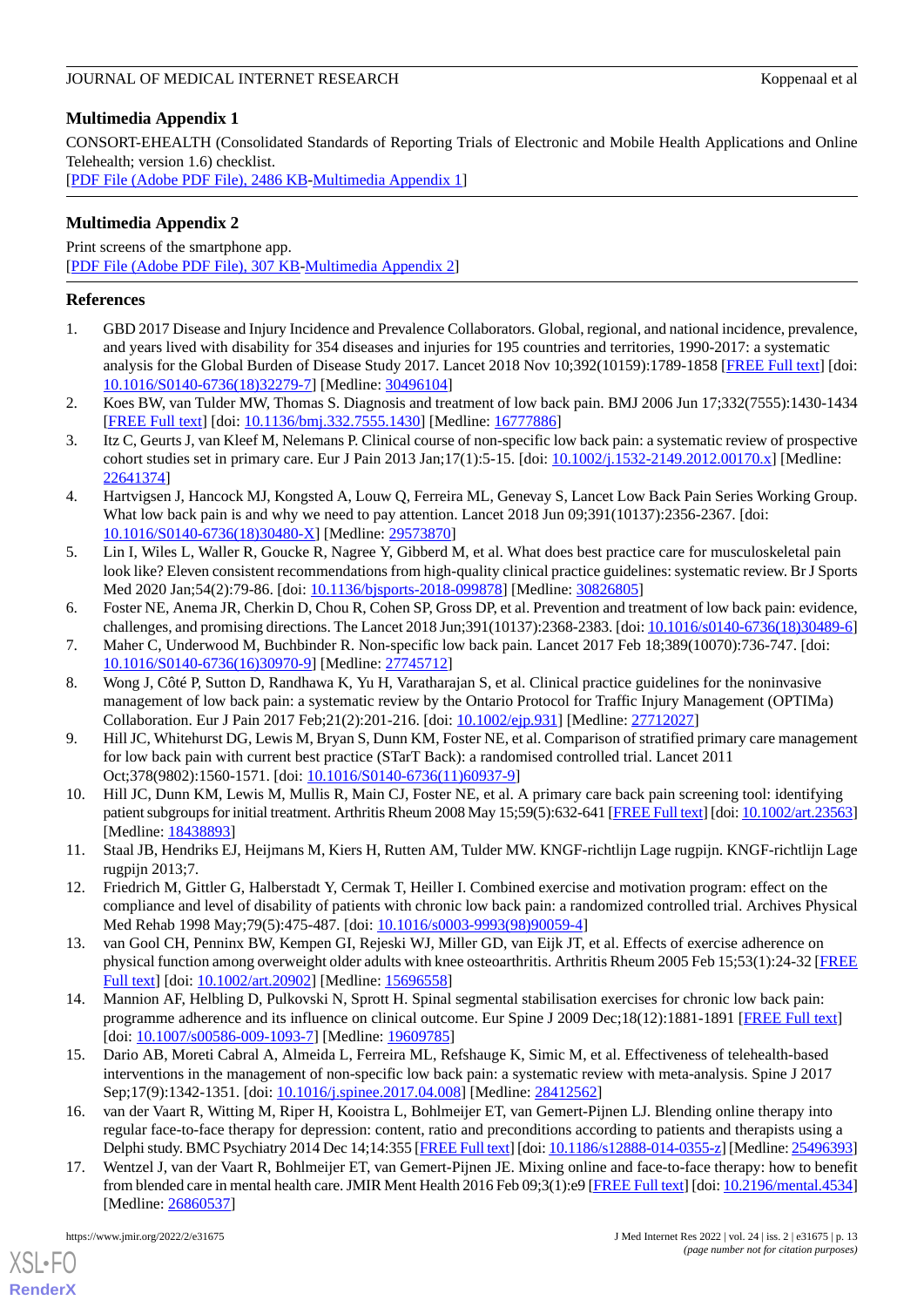# JOURNAL OF MEDICAL INTERNET RESEARCH KOPPEN ASSEMBLISHED ASSEMBLISHED ASSEMBLISHED ASSEMBLISHED ASSEMBLISHED ASSEMBLISHED ASSEMBLISHED ASSEMBLISHED ASSEMBLISHED ASSEMBLISHED ASSEMBLISHED ASSEMBLISHED ASSEMBLISHED ASSEMBLIS

- <span id="page-13-0"></span>18. Lustria ML, Cortese J, Noar SM, Glueckauf RL. Computer-tailored health interventions delivered over the web: review and analysis of key components. Patient Educ Couns 2009 Feb;74(2):156-173. [doi: [10.1016/j.pec.2008.08.023\]](http://dx.doi.org/10.1016/j.pec.2008.08.023) [Medline: [18947966](http://www.ncbi.nlm.nih.gov/entrez/query.fcgi?cmd=Retrieve&db=PubMed&list_uids=18947966&dopt=Abstract)]
- <span id="page-13-1"></span>19. Noar SM, Benac CN, Harris MS. Does tailoring matter? Meta-analytic review of tailored print health behavior change interventions. Psychol Bull 2007 Jul;133(4):673-693. [doi: [10.1037/0033-2909.133.4.673\]](http://dx.doi.org/10.1037/0033-2909.133.4.673) [Medline: [17592961](http://www.ncbi.nlm.nih.gov/entrez/query.fcgi?cmd=Retrieve&db=PubMed&list_uids=17592961&dopt=Abstract)]
- 20. Wantland DJ, Portillo CJ, Holzemer WL, Slaughter R, McGhee EM. The effectiveness of web-based vs. non-web-based interventions: a meta-analysis of behavioral change outcomes. J Med Internet Res 2004 Nov 10;6(4):e40 [\[FREE Full text](https://www.jmir.org/2004/4/e40/)] [doi: [10.2196/jmir.6.4.e40](http://dx.doi.org/10.2196/jmir.6.4.e40)] [Medline: [15631964](http://www.ncbi.nlm.nih.gov/entrez/query.fcgi?cmd=Retrieve&db=PubMed&list_uids=15631964&dopt=Abstract)]
- <span id="page-13-3"></span><span id="page-13-2"></span>21. Bennell KL, Marshall CJ, Dobson F, Kasza J, Lonsdale C, Hinman RS. Does a web-based exercise programming system improve home exercise adherence for people with musculoskeletal conditions?: a randomized controlled trial. Am J Phys Med Rehabil 2019 Oct;98(10):850-858. [doi: [10.1097/PHM.0000000000001204](http://dx.doi.org/10.1097/PHM.0000000000001204)] [Medline: [31021823](http://www.ncbi.nlm.nih.gov/entrez/query.fcgi?cmd=Retrieve&db=PubMed&list_uids=31021823&dopt=Abstract)]
- <span id="page-13-4"></span>22. Nicholl BI, Sandal LF, Stochkendahl MJ, McCallum M, Suresh N, Vasseljen O, et al. Digital support interventions for the self-management of low back pain: a systematic review. J Med Internet Res 2017 May 21;19(5):e179 [[FREE Full text](https://www.jmir.org/2017/5/e179/)] [doi: [10.2196/jmir.7290\]](http://dx.doi.org/10.2196/jmir.7290) [Medline: [28550009\]](http://www.ncbi.nlm.nih.gov/entrez/query.fcgi?cmd=Retrieve&db=PubMed&list_uids=28550009&dopt=Abstract)
- <span id="page-13-5"></span>23. Kloek C, van Tilburg M, Staal J, Veenhof C, Bossen D. Development and proof of concept of a blended physiotherapeutic intervention for patients with non-specific low back pain. Physiotherapy 2019 Dec;105(4):483-491 [\[FREE Full text\]](https://linkinghub.elsevier.com/retrieve/pii/S0031-9406(19)30005-7) [doi: [10.1016/j.physio.2018.12.006](http://dx.doi.org/10.1016/j.physio.2018.12.006)] [Medline: [31031023\]](http://www.ncbi.nlm.nih.gov/entrez/query.fcgi?cmd=Retrieve&db=PubMed&list_uids=31031023&dopt=Abstract)
- <span id="page-13-6"></span>24. Kloek CJ, Bossen D, Spreeuwenberg PM, Dekker J, de Bakker DH, Veenhof C. Effectiveness of a blended physical therapist intervention in people with hip osteoarthritis, knee osteoarthritis, or both: a cluster-randomized controlled trial. Phys Ther 2018 Jul 01;98(7):560-570 [[FREE Full text\]](http://europepmc.org/abstract/MED/29788253) [doi: [10.1093/ptj/pzy045](http://dx.doi.org/10.1093/ptj/pzy045)] [Medline: [29788253](http://www.ncbi.nlm.nih.gov/entrez/query.fcgi?cmd=Retrieve&db=PubMed&list_uids=29788253&dopt=Abstract)]
- <span id="page-13-7"></span>25. Kloek CJ, van Dongen JM, de Bakker DH, Bossen D, Dekker J, Veenhof C. Cost-effectiveness of a blended physiotherapy intervention compared to usual physiotherapy in patients with hip and/or knee osteoarthritis: a cluster randomized controlled trial. BMC Public Health 2018 Aug 31;18(1):1082 [[FREE Full text](https://bmcpublichealth.biomedcentral.com/articles/10.1186/s12889-018-5975-7)] [doi: [10.1186/s12889-018-5975-7](http://dx.doi.org/10.1186/s12889-018-5975-7)] [Medline: [30170586\]](http://www.ncbi.nlm.nih.gov/entrez/query.fcgi?cmd=Retrieve&db=PubMed&list_uids=30170586&dopt=Abstract)
- <span id="page-13-8"></span>26. Koppenaal T, Arensman RM, van Dongen JM, Ostelo RW, Veenhof C, Kloek CJ, et al. Effectiveness and cost-effectiveness of stratified blended physiotherapy in patients with non-specific low back pain: study protocol of a cluster randomized controlled trial. BMC Musculoskelet Disord 2020 Apr 22;21(1):265 [\[FREE Full text\]](https://bmcmusculoskeletdisord.biomedcentral.com/articles/10.1186/s12891-020-3174-z) [doi: [10.1186/s12891-020-3174-z\]](http://dx.doi.org/10.1186/s12891-020-3174-z) [Medline: [32321492](http://www.ncbi.nlm.nih.gov/entrez/query.fcgi?cmd=Retrieve&db=PubMed&list_uids=32321492&dopt=Abstract)]
- <span id="page-13-10"></span><span id="page-13-9"></span>27. Fairbank JC, Pynsent PB. The Oswestry disability index. Spine (Phila Pa 1976) 2000 Nov 15;25(22):2940-52; discussion 2952. [doi: [10.1097/00007632-200011150-00017\]](http://dx.doi.org/10.1097/00007632-200011150-00017) [Medline: [11074683\]](http://www.ncbi.nlm.nih.gov/entrez/query.fcgi?cmd=Retrieve&db=PubMed&list_uids=11074683&dopt=Abstract)
- <span id="page-13-11"></span>28. Chiarotto A, Terwee CB, Ostelo RW. Choosing the right outcome measurement instruments for patients with low back pain. Best Pract Res Clin Rheumatol 2016 Dec;30(6):1003-1020. [doi: [10.1016/j.berh.2017.07.001\]](http://dx.doi.org/10.1016/j.berh.2017.07.001) [Medline: [29103546](http://www.ncbi.nlm.nih.gov/entrez/query.fcgi?cmd=Retrieve&db=PubMed&list_uids=29103546&dopt=Abstract)]
- 29. Dworkin RH, Turk DC, Wyrwich KW, Beaton D, Cleeland CS, Farrar JT, et al. Interpreting the clinical importance of treatment outcomes in chronic pain clinical trials: IMMPACT recommendations. J Pain 2008 Feb;9(2):105-121. [doi: [10.1016/j.jpain.2007.09.005\]](http://dx.doi.org/10.1016/j.jpain.2007.09.005) [Medline: [18055266](http://www.ncbi.nlm.nih.gov/entrez/query.fcgi?cmd=Retrieve&db=PubMed&list_uids=18055266&dopt=Abstract)]
- <span id="page-13-13"></span><span id="page-13-12"></span>30. Horemans H, Kooijmans H, van den Berg-Emons R, Bussmann H. The Activ8 activity monitor: validation of posture and movement classification. J Rehabil Assist Technol Eng 2020;7:2055668319890535 [\[FREE Full text\]](https://journals.sagepub.com/doi/10.1177/2055668319890535?url_ver=Z39.88-2003&rfr_id=ori:rid:crossref.org&rfr_dat=cr_pub%3dpubmed) [doi: [10.1177/2055668319890535\]](http://dx.doi.org/10.1177/2055668319890535) [Medline: [32206335\]](http://www.ncbi.nlm.nih.gov/entrez/query.fcgi?cmd=Retrieve&db=PubMed&list_uids=32206335&dopt=Abstract)
- <span id="page-13-14"></span>31. Quante M, Kaplan ER, Rueschman M, Cailler M, Buxton OM, Redline S. Practical considerations in using accelerometers to assess physical activity, sedentary behavior, and sleep. Sleep Health 2015 Dec;1(4):275-284. [doi: [10.1016/j.sleh.2015.09.002\]](http://dx.doi.org/10.1016/j.sleh.2015.09.002) [Medline: [29073403\]](http://www.ncbi.nlm.nih.gov/entrez/query.fcgi?cmd=Retrieve&db=PubMed&list_uids=29073403&dopt=Abstract)
- <span id="page-13-15"></span>32. Ainsworth BE, Haskell WL, Herrmann SD, Meckes N, Bassett DR, Tudor-Locke C, et al. 2011 Compendium of Physical Activities: a second update of codes and MET values. Med Sci Sports Exerc 2011 Aug;43(8):1575-1581. [doi: [10.1249/MSS.0b013e31821ece12](http://dx.doi.org/10.1249/MSS.0b013e31821ece12)] [Medline: [21681120\]](http://www.ncbi.nlm.nih.gov/entrez/query.fcgi?cmd=Retrieve&db=PubMed&list_uids=21681120&dopt=Abstract)
- <span id="page-13-17"></span><span id="page-13-16"></span>33. Waddell G, Newton M, Henderson I, Somerville D, Main C. A Fear-Avoidance Beliefs Questionnaire (FABQ) and the role of fear-avoidance beliefs in chronic low back pain and disability. Pain 1993 Feb;52(2):157-168. [doi: [10.1016/0304-3959\(93\)90127-B\]](http://dx.doi.org/10.1016/0304-3959(93)90127-B) [Medline: [8455963\]](http://www.ncbi.nlm.nih.gov/entrez/query.fcgi?cmd=Retrieve&db=PubMed&list_uids=8455963&dopt=Abstract)
- <span id="page-13-18"></span>34. Sullivan MJ, Bishop SR, Pivik J. The pain catastrophizing scale: development and validation. Psychol Assessment 1995;7(4):524-532. [doi: [10.1037/1040-3590.7.4.524\]](http://dx.doi.org/10.1037/1040-3590.7.4.524)
- <span id="page-13-19"></span>35. Teeuw B, Schwarzer R, Jerusalem M. Dutch adaptation of the general self-efficacy scale. Berlin. 1994. URL: [http://userpage.](http://userpage.fu-berlin.de/~health/dutch.htm) [fu-berlin.de/~health/dutch.htm](http://userpage.fu-berlin.de/~health/dutch.htm) [accessed 2022-02-10]
- 36. Scholz U, Dona B, Sud S, Schwarzer R. Is general self- efficacy a universal construct? Psychometric findings from 25 countries. Eur J Psychol Assess 2002;18(3):42-51. [doi: [10.1027/1015-5759.18.3.242](http://dx.doi.org/10.1027/1015-5759.18.3.242)]
- 37. Rademakers J, Nijman J, van der Hoek L, Heijmans M, Rijken M. Measuring patient activation in The Netherlands: translation and validation of the American short form Patient Activation Measure (PAM13). BMC Public Health 2012 Jul 31;12:577 [[FREE Full text](https://bmcpublichealth.biomedcentral.com/articles/10.1186/1471-2458-12-577)] [doi: [10.1186/1471-2458-12-577\]](http://dx.doi.org/10.1186/1471-2458-12-577) [Medline: [22849664\]](http://www.ncbi.nlm.nih.gov/entrez/query.fcgi?cmd=Retrieve&db=PubMed&list_uids=22849664&dopt=Abstract)
- 38. Herdman M, Gudex C, Lloyd A, Janssen M, Kind P, Parkin D, et al. Development and preliminary testing of the new five-level version of EQ-5D (EQ-5D-5L). Qual Life Res 2011 Dec;20(10):1727-1736 [[FREE Full text](http://europepmc.org/abstract/MED/21479777)] [doi: [10.1007/s11136-011-9903-x\]](http://dx.doi.org/10.1007/s11136-011-9903-x) [Medline: [21479777](http://www.ncbi.nlm.nih.gov/entrez/query.fcgi?cmd=Retrieve&db=PubMed&list_uids=21479777&dopt=Abstract)]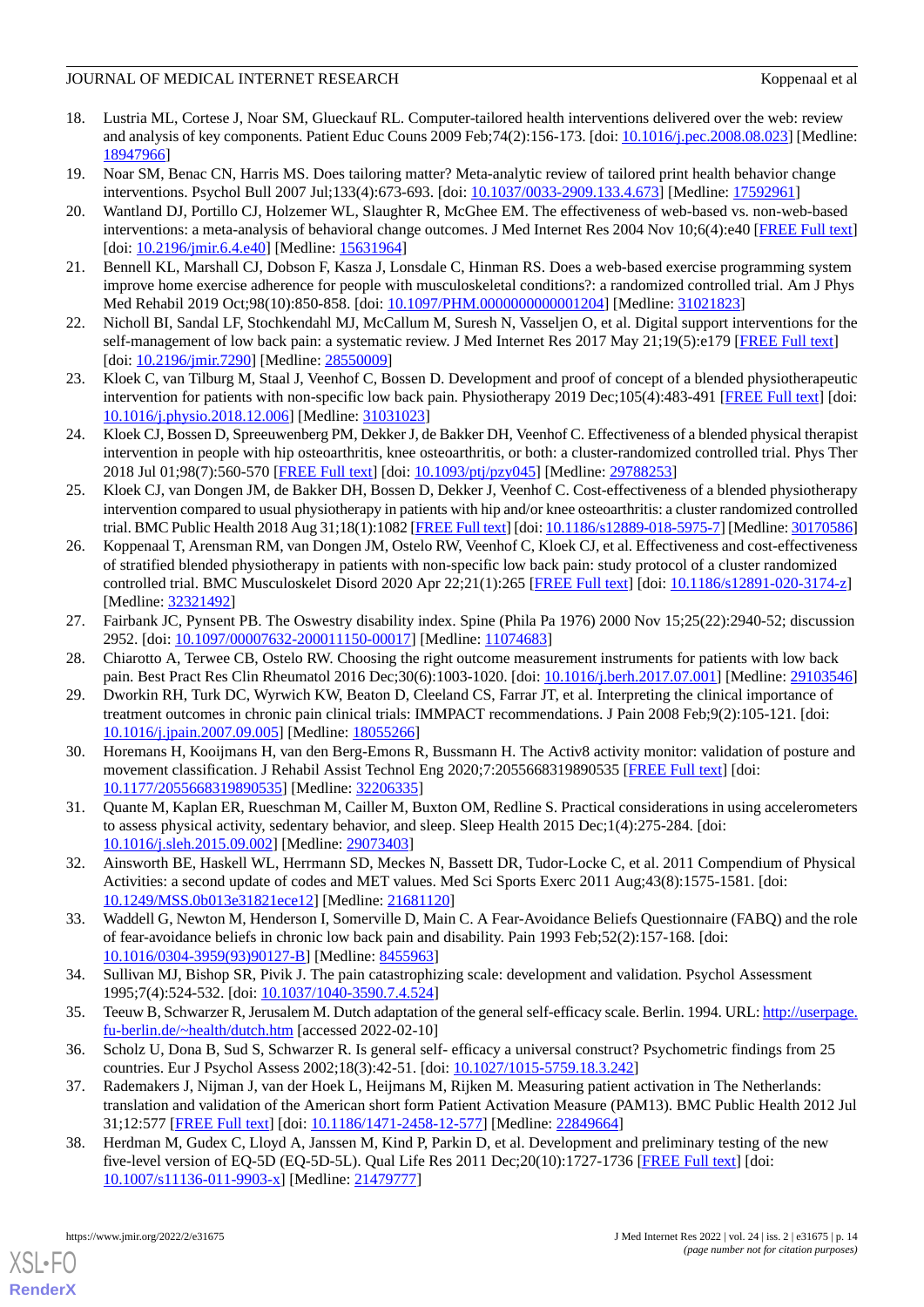# JOURNAL OF MEDICAL INTERNET RESEARCH KOPPEN ASSEMBLISHED ASSEMBLISHED ASSEMBLISHED ASSEMBLISHED ASSEMBLISHED ASSEMBLISHED ASSEMBLISHED ASSEMBLISHED ASSEMBLISHED ASSEMBLISHED ASSEMBLISHED ASSEMBLISHED ASSEMBLISHED ASSEMBLIS

- <span id="page-14-0"></span>39. Newman-Beinart NA, Norton S, Dowling D, Gavriloff D, Vari C, Weinman JA, et al. The development and initial psychometric evaluation of a measure assessing adherence to prescribed exercise: the Exercise Adherence Rating Scale (EARS). Physiotherapy 2017 Jun;103(2):180-185. [doi: [10.1016/j.physio.2016.11.001](http://dx.doi.org/10.1016/j.physio.2016.11.001)] [Medline: [27913064](http://www.ncbi.nlm.nih.gov/entrez/query.fcgi?cmd=Retrieve&db=PubMed&list_uids=27913064&dopt=Abstract)]
- <span id="page-14-2"></span><span id="page-14-1"></span>40. Sullivan TR, Salter AB, Ryan P, Lee KJ. Bias and precision of the "Multiple imputation, then deletion" method for dealing with missing outcome data. Am J Epidemiol 2015 Sep 15;182(6):528-534. [doi: [10.1093/aje/kwv100](http://dx.doi.org/10.1093/aje/kwv100)] [Medline: [26337075\]](http://www.ncbi.nlm.nih.gov/entrez/query.fcgi?cmd=Retrieve&db=PubMed&list_uids=26337075&dopt=Abstract)
- <span id="page-14-3"></span>41. Goldstein H. Multilevel Statistical Models. Hoboken, New Jersey, United States: Wiley; 1987.
- 42. Dunn KM, Jordan K, Croft P. Contributions of prognostic factors for poor outcome in primary care low back pain patients. Eur J Pain 2011 Mar;15(3):313-319 [[FREE Full text\]](http://europepmc.org/abstract/MED/20728385) [doi: [10.1016/j.ejpain.2010.07.008\]](http://dx.doi.org/10.1016/j.ejpain.2010.07.008) [Medline: [20728385](http://www.ncbi.nlm.nih.gov/entrez/query.fcgi?cmd=Retrieve&db=PubMed&list_uids=20728385&dopt=Abstract)]
- <span id="page-14-4"></span>43. Hayden J, Chou R, Hogg-Johnson S, Bombardier C. Systematic reviews of low back pain prognosis had variable methods and results: guidance for future prognosis reviews. J Clin Epidemiol 2009 Aug;62(8):781-96.e1. [doi: [10.1016/j.jclinepi.2008.09.004\]](http://dx.doi.org/10.1016/j.jclinepi.2008.09.004) [Medline: [19136234](http://www.ncbi.nlm.nih.gov/entrez/query.fcgi?cmd=Retrieve&db=PubMed&list_uids=19136234&dopt=Abstract)]
- <span id="page-14-5"></span>44. Grotle M, Foster N, Dunn K, Croft P. Are prognostic indicators for poor outcome different for acute and chronic low back pain consulters in primary care? Pain 2010 Dec;151(3):790-797 [[FREE Full text\]](http://europepmc.org/abstract/MED/20932646) [doi: [10.1016/j.pain.2010.09.014](http://dx.doi.org/10.1016/j.pain.2010.09.014)] [Medline: [20932646](http://www.ncbi.nlm.nih.gov/entrez/query.fcgi?cmd=Retrieve&db=PubMed&list_uids=20932646&dopt=Abstract)]
- <span id="page-14-6"></span>45. Campbell MK, Piaggio G, Elbourne DR, Altman DG, CONSORT Group. Consort 2010 statement: extension to cluster randomised trials. BMJ 2012 Sep 04;345:e5661. [doi: [10.1136/bmj.e5661\]](http://dx.doi.org/10.1136/bmj.e5661) [Medline: [22951546\]](http://www.ncbi.nlm.nih.gov/entrez/query.fcgi?cmd=Retrieve&db=PubMed&list_uids=22951546&dopt=Abstract)
- <span id="page-14-7"></span>46. Vickers AJ. How many repeated measures in repeated measures designs? Statistical issues for comparative trials. BMC Med Res Methodol 2003 Oct 27;3:22 [\[FREE Full text](https://bmcmedresmethodol.biomedcentral.com/articles/10.1186/1471-2288-3-22)] [doi: [10.1186/1471-2288-3-22\]](http://dx.doi.org/10.1186/1471-2288-3-22) [Medline: [14580266\]](http://www.ncbi.nlm.nih.gov/entrez/query.fcgi?cmd=Retrieve&db=PubMed&list_uids=14580266&dopt=Abstract)
- <span id="page-14-8"></span>47. Fritz JM, Irrgang J. A comparison of a modified Oswestry Low Back Pain Disability Questionnaire and the Quebec Back Pain Disability Scale. Phys Ther 2001 Feb;81(2):776-788. [doi: [10.1093/ptj/81.2.776\]](http://dx.doi.org/10.1093/ptj/81.2.776) [Medline: [11175676](http://www.ncbi.nlm.nih.gov/entrez/query.fcgi?cmd=Retrieve&db=PubMed&list_uids=11175676&dopt=Abstract)]
- <span id="page-14-9"></span>48. Resnik L, Dobrzykowski E. Guide to outcomes measurement for patients with low back pain syndromes. J Orthop Sports Phys Ther 2003 Jun;33(6):307-16; discussion 317. [doi: [10.2519/jospt.2003.33.6.307](http://dx.doi.org/10.2519/jospt.2003.33.6.307)] [Medline: [12839205](http://www.ncbi.nlm.nih.gov/entrez/query.fcgi?cmd=Retrieve&db=PubMed&list_uids=12839205&dopt=Abstract)]
- <span id="page-14-10"></span>49. Apeldoorn AT, Ostelo RW, van Helvoirt H, Fritz JM, Knol DL, van Tulder MW, et al. A randomized controlled trial on the effectiveness of a classification-based system for subacute and chronic low back pain. Spine 2012;37(16):1347-1356. [doi: [10.1097/brs.0b013e31824d9f2b\]](http://dx.doi.org/10.1097/brs.0b013e31824d9f2b)
- <span id="page-14-11"></span>50. Du S, Liu W, Cai S, Hu Y, Dong J. The efficacy of e-health in the self-management of chronic low back pain: a meta analysis. Int J Nurs Stud 2020 Jun;106:103507. [doi: [10.1016/j.ijnurstu.2019.103507\]](http://dx.doi.org/10.1016/j.ijnurstu.2019.103507) [Medline: [32320936\]](http://www.ncbi.nlm.nih.gov/entrez/query.fcgi?cmd=Retrieve&db=PubMed&list_uids=32320936&dopt=Abstract)
- <span id="page-14-12"></span>51. Sandal LF, Bach K, Øverås CK, Svendsen MJ, Dalager T, Stejnicher Drongstrup Jensen J, et al. Effectiveness of app-delivered, tailored self-management support for adults with lower back pain-related disability: a selfBACK randomized clinical trial. JAMA Intern Med 2021 Oct 01;181(10):1288-1296 [[FREE Full text](http://europepmc.org/abstract/MED/34338710)] [doi: [10.1001/jamainternmed.2021.4097\]](http://dx.doi.org/10.1001/jamainternmed.2021.4097) [Medline: [34338710](http://www.ncbi.nlm.nih.gov/entrez/query.fcgi?cmd=Retrieve&db=PubMed&list_uids=34338710&dopt=Abstract)]
- <span id="page-14-14"></span><span id="page-14-13"></span>52. Ostelo RW, Deyo RA, Stratford P, Waddell G, Croft P, Von Korff M, et al. Interpreting change scores for pain and functional status in low back pain. Spine 2008;33(1):90-94. [doi: [10.1097/brs.0b013e31815e3a10\]](http://dx.doi.org/10.1097/brs.0b013e31815e3a10)
- 53. Kelders SM, Kok RN, Ossebaard HC, Van Gemert-Pijnen JE. Persuasive system design does matter: a systematic review of adherence to web-based interventions. J Med Internet Res 2012 Nov 14;14(6):e152 [[FREE Full text](https://www.jmir.org/2012/6/e152/)] [doi: [10.2196/jmir.2104](http://dx.doi.org/10.2196/jmir.2104)] [Medline: [23151820](http://www.ncbi.nlm.nih.gov/entrez/query.fcgi?cmd=Retrieve&db=PubMed&list_uids=23151820&dopt=Abstract)]
- <span id="page-14-16"></span><span id="page-14-15"></span>54. Traeger AC, Hübscher M, Henschke N, Moseley GL, Lee H, McAuley JH. Effect of primary care-based education on reassurance in patients with acute low back pain: systematic review and meta-analysis. JAMA Intern Med 2015 May;175(5):733-743. [doi: [10.1001/jamainternmed.2015.0217](http://dx.doi.org/10.1001/jamainternmed.2015.0217)] [Medline: [25799308\]](http://www.ncbi.nlm.nih.gov/entrez/query.fcgi?cmd=Retrieve&db=PubMed&list_uids=25799308&dopt=Abstract)
- <span id="page-14-17"></span>55. Michie S, Richardson M, Johnston M, Abraham C, Francis J, Hardeman W, et al. The behavior change technique taxonomy (v1) of 93 hierarchically clustered techniques: building an international consensus for the reporting of behavior change interventions. Ann Behav Med 2013 Aug;46(1):81-95. [doi: [10.1007/s12160-013-9486-6\]](http://dx.doi.org/10.1007/s12160-013-9486-6) [Medline: [23512568\]](http://www.ncbi.nlm.nih.gov/entrez/query.fcgi?cmd=Retrieve&db=PubMed&list_uids=23512568&dopt=Abstract)
- <span id="page-14-18"></span>56. Cherkin D, Balderson B, Wellman R, Hsu C, Sherman KJ, Evers SC, et al. Effect of low back pain risk-stratification strategy on patient outcomes and care processes: the MATCH randomized trial in primary care. J Gen Intern Med 2018 Aug;33(8):1324-1336 [\[FREE Full text](http://europepmc.org/abstract/MED/29790073)] [doi: [10.1007/s11606-018-4468-9\]](http://dx.doi.org/10.1007/s11606-018-4468-9) [Medline: [29790073\]](http://www.ncbi.nlm.nih.gov/entrez/query.fcgi?cmd=Retrieve&db=PubMed&list_uids=29790073&dopt=Abstract)
- <span id="page-14-19"></span>57. Delitto A, Patterson CG, Stevans JM, Freburger JK, Khoja SS, Schneider MJ, et al. Stratified care to prevent chronic low back pain in high-risk patients: the TARGET trial. A multi-site pragmatic cluster randomized trial. EClinicalMedicine 2021 Apr;34:100795 [[FREE Full text\]](https://linkinghub.elsevier.com/retrieve/pii/S2589-5370(21)00075-4) [doi: [10.1016/j.eclinm.2021.100795\]](http://dx.doi.org/10.1016/j.eclinm.2021.100795) [Medline: [33870150\]](http://www.ncbi.nlm.nih.gov/entrez/query.fcgi?cmd=Retrieve&db=PubMed&list_uids=33870150&dopt=Abstract)
- <span id="page-14-20"></span>58. Kloek CJ, Janssen J, Veenhof C. Development of a checklist to assist physiotherapists in determination of patients' suitability for a blended treatment. Telemed J E Health 2020 Aug;26(8):1051-1065. [doi: [10.1089/tmj.2019.0143\]](http://dx.doi.org/10.1089/tmj.2019.0143) [Medline: [31804904](http://www.ncbi.nlm.nih.gov/entrez/query.fcgi?cmd=Retrieve&db=PubMed&list_uids=31804904&dopt=Abstract)]
- <span id="page-14-21"></span>59. Jones CM, Shaheed CA, Ferreira GE, Kharel P, Christine Lin C, Maher CG. Advice and education provide small short-term improvements in pain and disability in people with non-specific spinal pain: a systematic review. J Physiother 2021 Oct;67(4):263-270 [\[FREE Full text\]](https://linkinghub.elsevier.com/retrieve/pii/S1836-9553(21)00094-1) [doi: [10.1016/j.jphys.2021.08.014\]](http://dx.doi.org/10.1016/j.jphys.2021.08.014) [Medline: [34518145](http://www.ncbi.nlm.nih.gov/entrez/query.fcgi?cmd=Retrieve&db=PubMed&list_uids=34518145&dopt=Abstract)]
- 60. Bier JD, Sandee-Geurts JJ, Ostelo RW, Koes BW, Verhagen AP. Can primary care for back and/or neck pain in the Netherlands benefit from stratification for risk groups according to the STarT back tool classification? Arch Phys Med Rehabil 2018 Jan;99(1):65-71. [doi: [10.1016/j.apmr.2017.06.011\]](http://dx.doi.org/10.1016/j.apmr.2017.06.011) [Medline: [28709881\]](http://www.ncbi.nlm.nih.gov/entrez/query.fcgi?cmd=Retrieve&db=PubMed&list_uids=28709881&dopt=Abstract)
- 61. Deyo RA, Mirza SK, Turner JA, Martin BI. Overtreating chronic back pain: time to back off? J Am Board Fam Med 2009;22(1):62-68 [[FREE Full text](http://www.jabfm.org/cgi/pmidlookup?view=long&pmid=19124635)] [doi: [10.3122/jabfm.2009.01.080102\]](http://dx.doi.org/10.3122/jabfm.2009.01.080102) [Medline: [19124635](http://www.ncbi.nlm.nih.gov/entrez/query.fcgi?cmd=Retrieve&db=PubMed&list_uids=19124635&dopt=Abstract)]